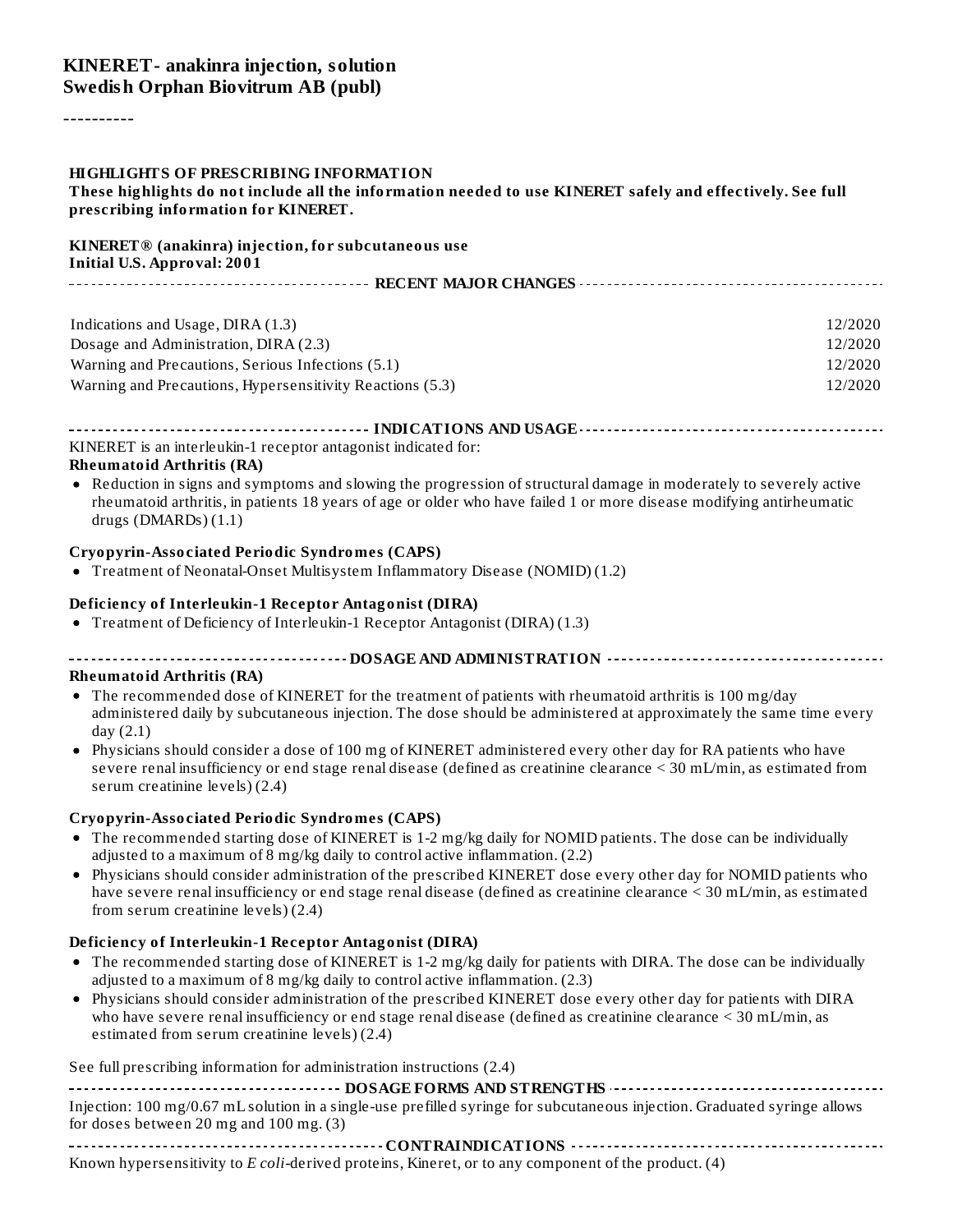**WARNINGS AND PRECAUTIONS** In RA, discontinue use if serious infection develops. In KINERET-treated NOMID or DIRA patients, the risk of a disease flare when discontinuing KINERET treatment should be weighed against the potential risk of continued treatment. Do not initiate KINERET in patients with active infections. (5.1)

- Use in combination with Tumor Necrosis Factor (TNF) blocking agents is not recommended (5.2)
- Hypersensitivity reactions, including anaphylactic reactions and angioedema, have been reported. Patients with DIRA may have an increased risk of allergic reactions, particularly in the first several weeks after starting KINERET treatment (5.3)
- $\bullet$ The impact of treatment with KINERET on active and/or chronic infections and the development of malignancies is not known (5.4)
- Live vaccines should not be given concurrently with KINERET (5.5)
- Neutrophil counts should be assessed prior to initiating KINERET treatment, and while receiving KINERET, monthly for 3 months, and thereafter quarterly for a period up to 1 year (5.6)

#### **ADVERSE REACTIONS Rheumatoid Arthritis (RA)**

Most common adverse reactions (incidence  $\geq$  5%) are injection site reaction, worsening of rheumatoid arthritis, upper respiratory tract infection, headache, nausea, diarrhea, sinusitis, arthralgia, flu like-symptoms, and abdominal pain (6.1) **NOMID**

The most common AEs during the first 6 months of treatment (incidence > 10%) are injection site reaction, headache, vomiting, arthralgia, pyrexia, and nasopharyngitis (6.2)

#### **DIRA**

The most common AEs are upper respiratory tract infections, rash, pyrexia, influenza like illness, and gastroenteritis (6.3) **To report SUSPECTED ADVERSE REACTIONS, contact Swedish Orphan Biovitrum at 1-866-547-0644 or FDA at 1-800-FDA-1088 or** *www.fda.gov/medwatch.*

**DRUG INTERACTIONS**

A higher rate of serious infections has been observed in RA patients treated with concurrent KINERET and etanercept therapy than in patients treated with etanercept alone. Use of KINERET in combination with TNF blocking agents is not recommended (7)

#### **USE IN SPECIFIC POPULATIONS**

- Pediatric use: KINERET is indicated for use in pediatric patients with NOMID and DIRA (8.4)
- Geriatric use: Because there is a higher incidence of infections in the elderly population in general, caution should be used in treating the elderly (8.5)
- Renal impairment: This drug is known to be substantially excreted by the kidney, and the risk of toxic reactions to this  $\bullet$ drug may be greater in patients with impaired renal function (8.6)

#### **See 17 for PATIENT COUNSELING INFORMATION and FDA-approved patient labeling.**

**Revised: 12/2020**

# **FULL PRESCRIBING INFORMATION: CONTENTS\***

#### **1 INDICATIONS AND USAGE**

- 1.1 Active Rheumatoid Arthritis
- 1.2 Cryopyrin-Associated Periodic Syndromes (CAPS)
- 1.3 Deficiency of Interleukin-1 Receptor Antagonist (DIRA)

#### **2 DOSAGE AND ADMINISTRATION**

- 2.1 Active Rheumatoid Arthritis
- 2.2 Cryopyrin-Associated Periodic Syndromes (CAPS)
- 2.3 Deficiency of Interleukin-1 Receptor Antagonist (DIRA)
- 2.4 Renal Impairment
- 2.5 Administration
- **3 DOSAGE FORMS AND STRENGTHS**
- **4 CONTRAINDICATIONS**

#### **5 WARNINGS AND PRECAUTIONS**

5.1 Serious Infections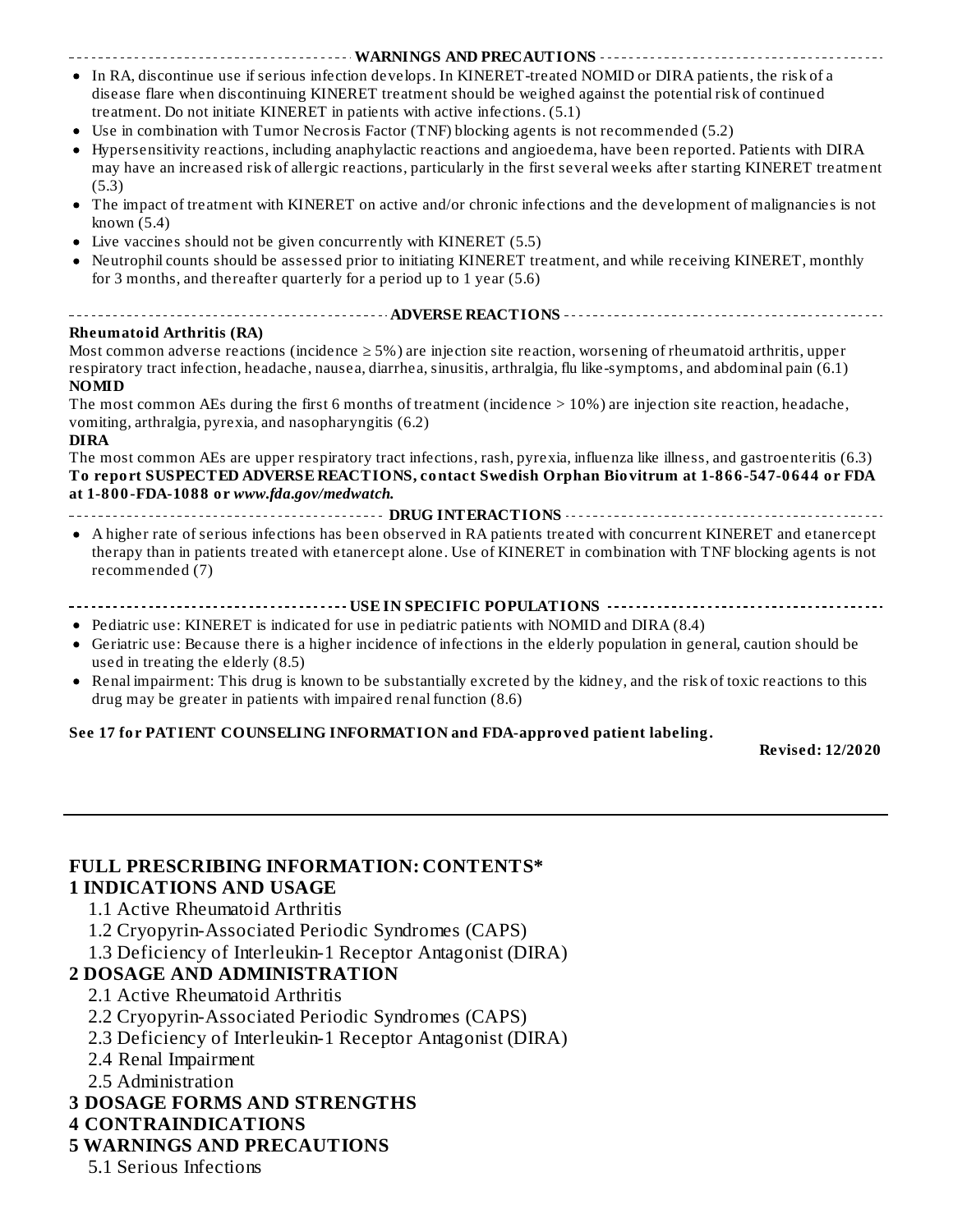5.2 Use with TNF Blocking Agents 5.3 Hypersensitivity Reactions 5.4 Immunosuppression 5.5 Immunizations 5.6 Neutrophil Count **6 ADVERSE REACTIONS** 6.1 Clinical Studies Experience in RA 6.2 Clinical Study Experience in NOMID 6.3 Clinical Study Experience in DIRA 6.4 Postmarketing Experience **7 DRUG INTERACTIONS** 7.1 TNF Blocking Agents **8 USE IN SPECIFIC POPULATIONS** 8.1 Pregnancy 8.2 Lactation 8.4 Pediatric Use 8.5 Geriatric Use 8.6 Renal Impairment 8.7 Hepatic Impairment **10 OVERDOSAGE 11 DESCRIPTION 12 CLINICAL PHARMACOLOGY** 12.1 Mechanism of Action 12.3 Pharmacokinetics **13 NONCLINICAL TOXICOLOGY** 13.1 Carcinogenesis, Mutagenesis, and Impairment of Fertility **14 CLINICAL STUDIES** 14.1 Clinical Studies in RA 14.2 Clinical Studies in NOMID 14.3 Clinical Studies in DIRA **15 REFERENCES 16 HOW SUPPLIED/STORAGE AND HANDLING 17 PATIENT COUNSELING INFORMATION**

\* Sections or subsections omitted from the full prescribing information are not listed.

## **FULL PRESCRIBING INFORMATION**

## **1 INDICATIONS AND USAGE**

#### **1.1 Active Rheumatoid Arthritis**

KINERET is indicated for the reduction in signs and symptoms and slowing the progression of structural damage in moderately to severely active rheumatoid arthritis (RA), in patients 18 years of age or older who have failed 1 or more disease modifying antirheumatic drugs (DMARDs). KINERET can be used alone or in combination with DMARDs other than Tumor Necrosis Factor (TNF) blocking agents *[see Warnings and Precautions (5.2)].*

## **1.2 Cryopyrin-Associated Periodic Syndromes (CAPS)**

KINERET is indicated for the treatment of Neonatal-Onset Multisystem Inflammatory Disease (NOMID).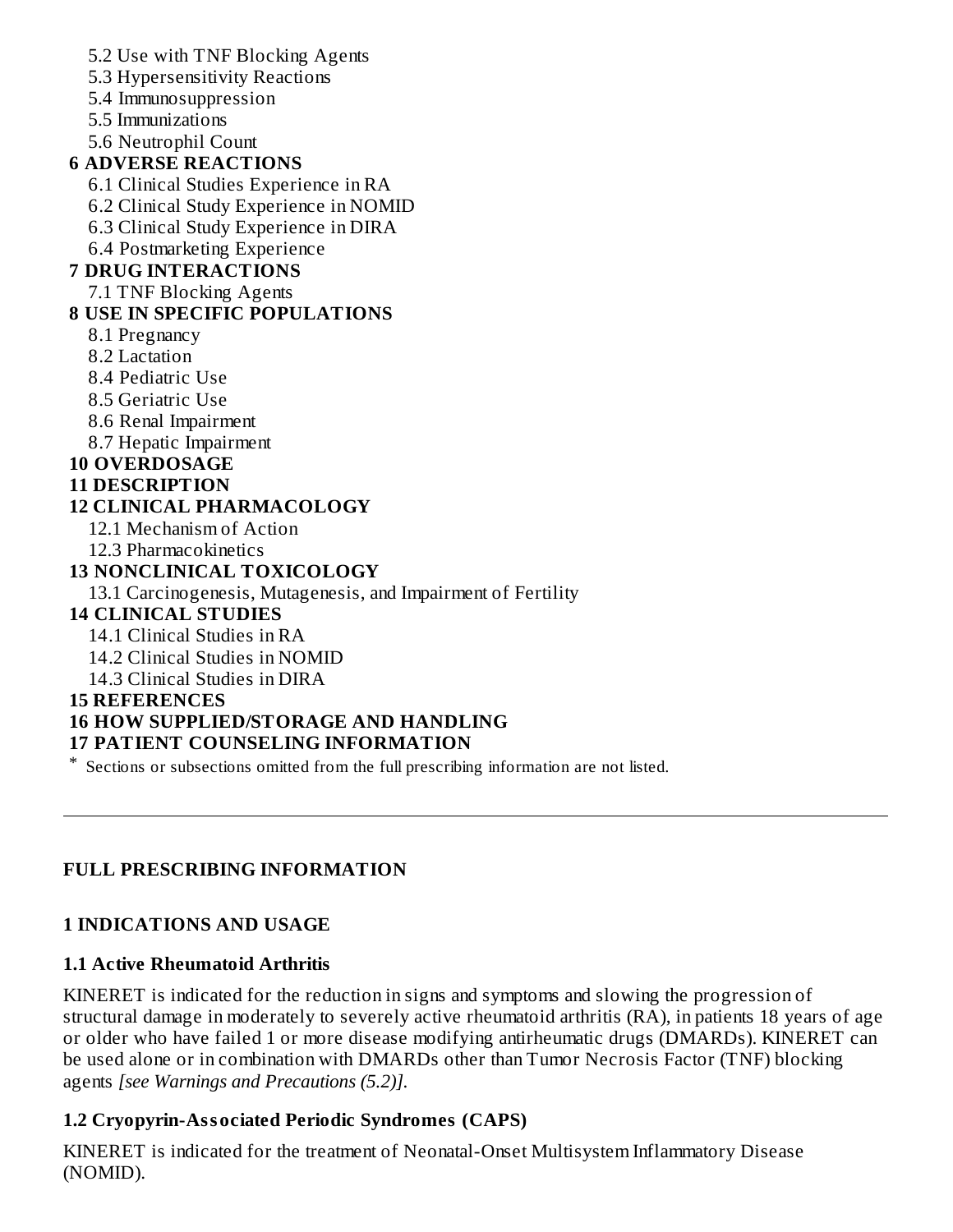# **1.3 Deficiency of Interleukin-1 Receptor Antagonist (DIRA)**

KINERET is indicated for the treatment of Deficiency of Interleukin-1 Receptor Antagonist (DIRA)

# **2 DOSAGE AND ADMINISTRATION**

# **2.1 Active Rheumatoid Arthritis**

The recommended dose of KINERET for the treatment of patients with rheumatoid arthritis is 100 mg/day administered daily by subcutaneous injection. Higher doses did not result in a higher response. The dose should be administered at approximately the same time every day.

# **2.2 Cryopyrin-Associated Periodic Syndromes (CAPS)**

The recommended starting dose of KINERET is 1-2 mg/kg for NOMID patients. The dose can be individually adjusted to a maximum of 8 mg/kg daily to control active inflammation.

Adjust doses in 0.5 to 1 mg/kg increments. Once daily administration is generally recommended, but the dose may be split into twice daily administrations. Each syringe is intended for a single use. A new syringe must be used for each dose. Any unused portion after each dose should be discarded.

# **2.3 Deficiency of Interleukin-1 Receptor Antagonist (DIRA)**

The recommended starting dose of KINERET is 1-2 mg/kg daily for patients with DIRA. The dose can be individually adjusted to a maximum of 8 mg/kg daily to control active inflammation. Adjust doses in 0.5 to 1 mg/kg increments.

Each syringe is intended for a single use. A new syringe must be used for each dose. Any unused portion after each dose should be discarded.

# **2.4 Renal Impairment**

Physicians should consider administration of the prescribed dose of KINERET every other day for patients who have severe renal insufficiency or end stage renal disease (defined as creatinine clearance < 30 mL/min, as estimated from serum creatinine levels) *[see Use in Specific Populations (8.6) and Clinical Pharmacology (12.3)]*.

# **2.5 Administration**

Instructions on appropriate use should be given by the healthcare provider to the patient or caregiver. Patients or caregivers should not be allowed to administer KINERET until the patient or caregiver has demonstrated a thorough understanding of procedures and an ability to inject the product correctly. The prescribed dose of KINERET should be administered according to the instructions for use and any unused portions discarded. After administration of KINERET it is essential to follow the proper procedure for disposal of syringes and any residual drug. See the "Information for Patients" insert for detailed instructions on the handling and injection of KINERET.

Do not use KINERET beyond the expiration date shown on the carton. Visually inspect the solution for particulate matter and discoloration before administration. There may be trace amounts of small, translucent-to-white amorphous particles of protein in the solution. The prefilled syringe should not be used if the solution is discolored or cloudy, or if foreign particulate matter is present. If the number of translucent-to-white amorphous particles in a given syringe appears excessive, do not use this syringe.

# **3 DOSAGE FORMS AND STRENGTHS**

Injection: 100 mg/0.67 mL solution in a single-use prefilled syringe for subcutaneous injection. Graduated syringe allows for doses between 20 and 100 mg.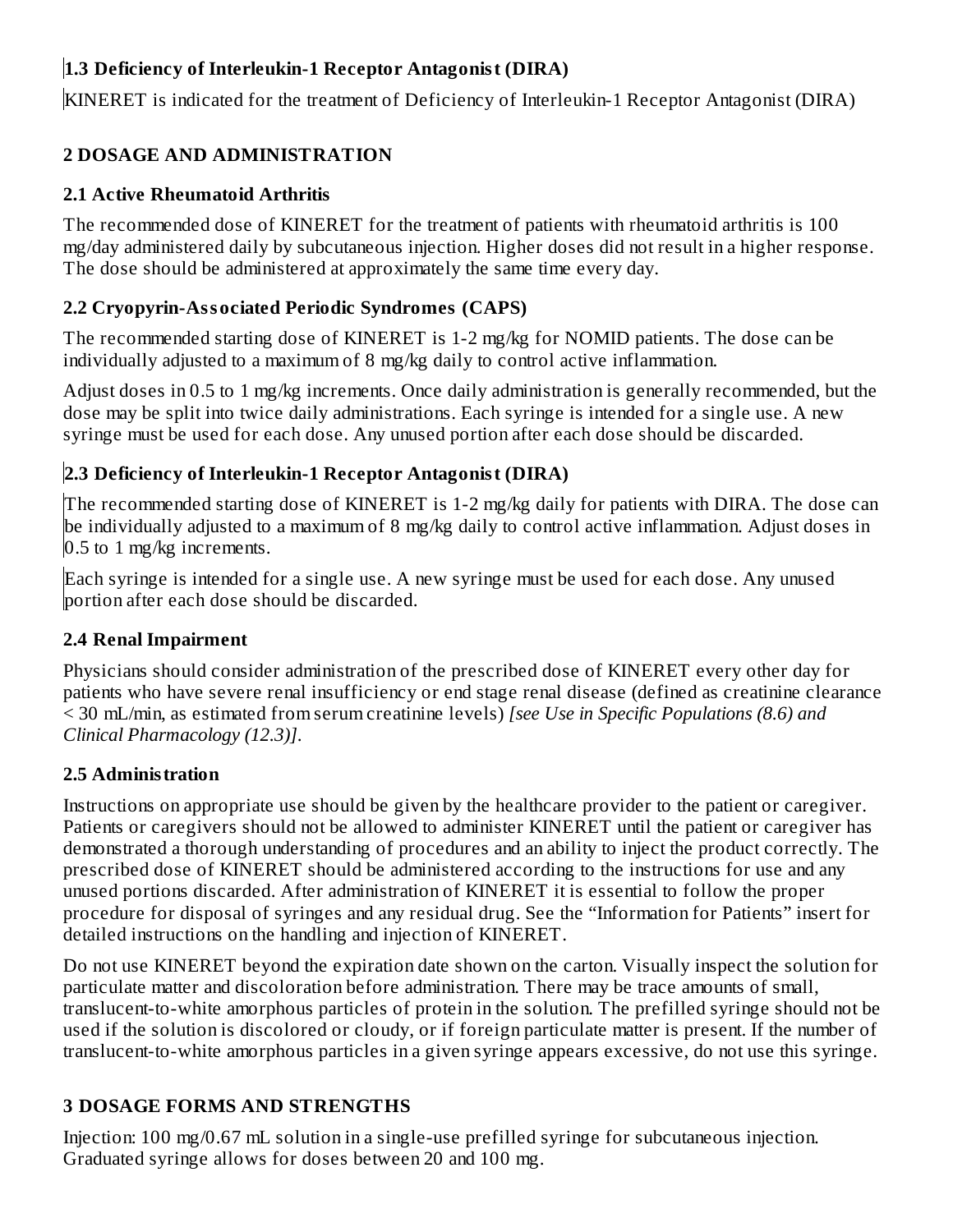#### **4 CONTRAINDICATIONS**

KINERET is contraindicated in patients with known hypersensitivity to *E coli*-derived proteins, KINERET, or any components of the product *[see Hypersensitivity Reactions (5.3)]*.

## **5 WARNINGS AND PRECAUTIONS**

## **5.1 Serious Infections**

KINERET has been associated with an increased incidence of serious infections (2%) vs. Placebo (< 1%) in clinical trials in RA. Administration of KINERET in RA should be discontinued if a patient develops a serious infection. In KINERET treated NOMID and DIRA patients the risk of a disease flare when discontinuing KINERET treatment should be weighed against the potential risk of continued treatment. Treatment with KINERET should not be initiated in patients with active infections. The safety and efficacy of KINERET in immunosuppressed patients or in patients with chronic infections have not been evaluated.

Drugs that affect the immune system by blocking tumor necrosis factor (TNF) have been associated with an increased risk of reactivation of latent tuberculosis (TB). It is possible that taking drugs such as KINERET that blocks IL-1 increases the risk of TB or other atypical or opportunistic infections. Health care providers should follow current CDC guidelines both to evaluate for and to treat possible latent tuberculosis infections before initiating therapy with KINERET.

## **5.2 Us e with TNF Blocking Agents**

In a 24-week study of concurrent KINERET and etanercept therapy in RA patients, the rate of serious infections in the combination arm (7%) was higher than with etanercept alone (0%). The combination of KINERET and etanercept did not result in higher ACR response rates compared to etanercept alone *[see Clinical Studies (14)]*. Use of KINERET in combination with TNF blocking agents is not recommended.

## **5.3 Hypers ensitivity Reactions**

Hypersensitivity reactions, including anaphylactic reactions and angioedema, have been reported with KINERET. If a severe hypersensitivity reaction occurs, administration of KINERET should be discontinued and appropriate therapy initiated.

KINERET is the recombinant form of IL-1Ra that DIRA patients are lacking. Patients with DIRA may have an increased risk of allergic reactions, particularly in the first several weeks after starting KINERET treatment. Patients should be closely monitored during this time period. If a severe allergic reaction occurs, appropriate treatment should be initiated and discontinuation of KINERET should be considered.

## **5.4 Immunosuppression**

The impact of treatment with KINERET on active and/or chronic infections and the development of malignancies is not known *[see Adverse Reactions (6)]*.

## **5.5 Immunizations**

In a placebo-controlled clinical trial ( $n = 126$ ), no difference was detected in anti-tetanus antibody response between the KINERET and placebo treatment groups when the tetanus/diphtheria toxoids vaccine was administered concurrently with KINERET. No data are available on the effects of vaccination with other inactivated antigens in patients receiving KINERET. No data are available on either the effects of live vaccination or the secondary transmission of infection by live vaccines in patients receiving KINERET. Therefore, live vaccines should not be given concurrently with KINERET.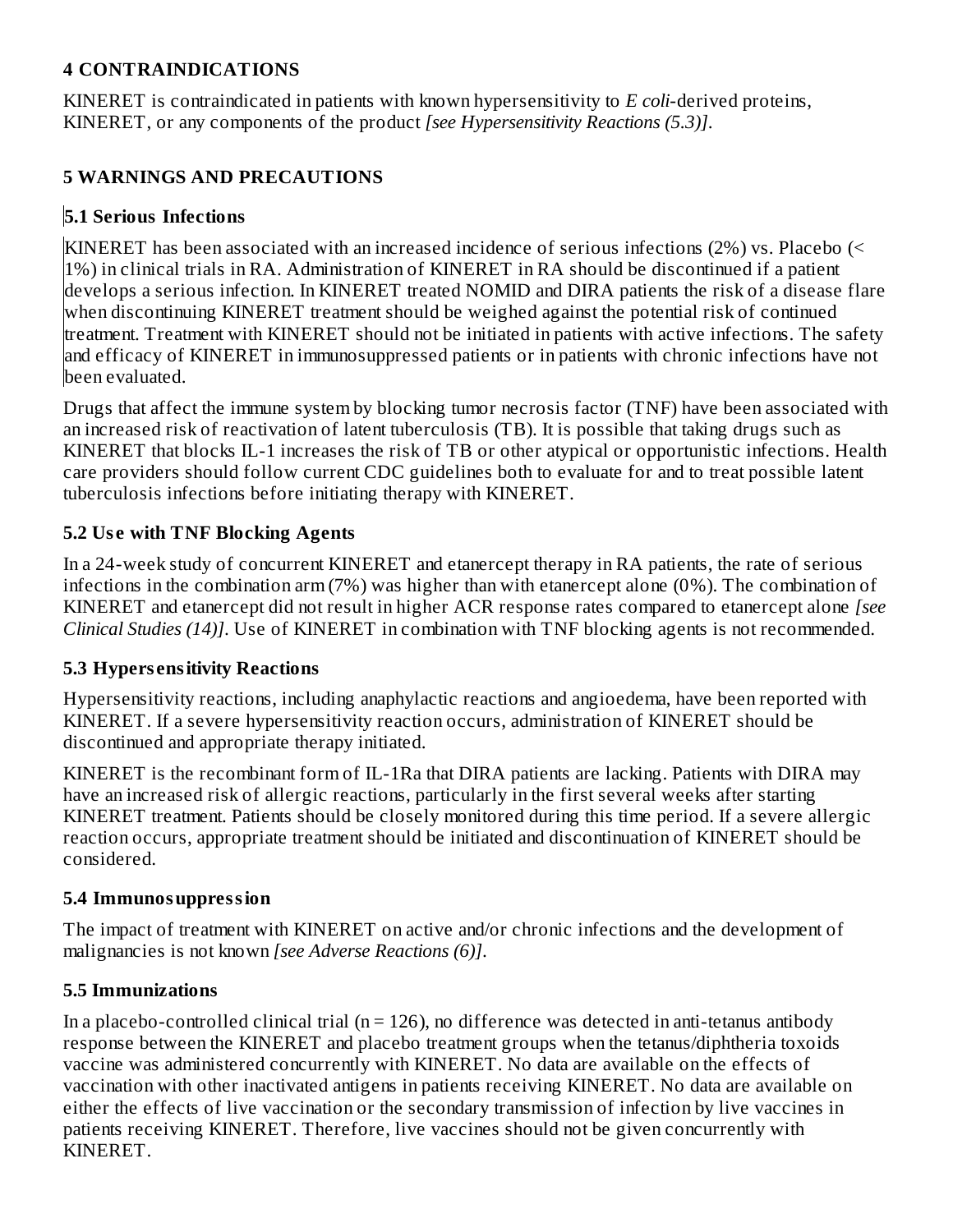#### **5.6 Neutrophil Count**

Patients receiving KINERET may experience a decrease in neutrophil counts. Neutrophil counts should therefore be assessed prior to initiating KINERET treatment, and while receiving KINERET, monthly for 3 months, and thereafter quarterly for a period up to 1 year.

In the placebo-controlled studies, 8% of RA patients receiving KINERET had decreases in neutrophil counts of at least one World Health Organization (WHO) toxicity grade compared with 2% in the placebo control group. Nine KINERET-treated patients  $(0.4\%)$  experienced neutropenia  $(ANC < 1 x)$ 10 /L). This is discussed in more detail in the *Adverse Reactions (6): Hematologic Events (6.1)* section. 9

In 43 NOMID patients followed for up to 60 months 2 patients experienced neutropenia that resolved over time during continued KINERET treatment. *[see Adverse Reactions (6.2)]*

#### **6 ADVERSE REACTIONS**

Because clinical trials are conducted under widely varying conditions, adverse reaction rates observed in the clinical trials of a drug cannot be directly compared to rates in the clinical trials of another drug and may not reflect the rates observed in clinical practice.

#### **6.1 Clinical Studies Experience in RA**

The most serious adverse reactions were:

- Serious Infections *[see Warnings and Precautions (5.1)]*
- Neutropenia, particularly when used in combination with TNF blocking agents

The most common adverse reaction with KINERET is injection-site reactions. These reactions were the most common reason for withdrawing from studies.

The data described herein reflect exposure to KINERET in 3025 patients, including 2124 exposed for at least 6 months and 884 exposed for at least one year. Studies 1 and 4 used the recommended dose of 100 mg per day. The patients studied were representative of the general population of patients with rheumatoid arthritis.

#### *Injection-site Reactions*

The most common and consistently reported treatment-related adverse event associated with KINERET is injection-site reaction (ISR). In Studies 1 and 4, 71% of patients developed an ISR, which was typically reported within the first 4 weeks of therapy. The majority of ISRs were reported as mild (72.6% mild, 24.1% moderate and 3.2% severe). The ISRs typically lasted for 14 to 28 days and were characterized by 1 or more of the following: erythema, ecchymosis, inflammation, and pain.

#### *Infections*

In Studies 1 and 4 combined, the incidence of infection was 39% in the KINERET-treated patients and 37% in placebo-treated patients during the first 6 months of blinded treatment. The incidence of serious infections in Studies 1 and 4 was 2% in KINERET-treated patients and 1% in patients receiving placebo over 6 months. The incidence of serious infection over 1 year was 3% in KINERET-treated patients and 2% in patients receiving placebo. These infections consisted primarily of bacterial events such as cellulitis, pneumonia, and bone and joint infections. Majority of patients (73%) continued on study drug after the infection resolved. No serious opportunistic infections were reported. Patients with asthma appeared to be at higher risk of developing serious infections when treated with KINERET (8 of 177 patients, 4.5%) compared to placebo (0 of 50 patients, 0%).

In open-label extension studies, the overall rate of serious infections was stable over time and comparable to that observed in controlled trials. In clinical studies and postmarketing experience, cases of opportunistic infections have been observed and included fungal, mycobacterial and bacterial pathogens. Infections have been noted in all organ systems and have been reported in patients receiving KINERET alone or in combination with immunosuppressive agents.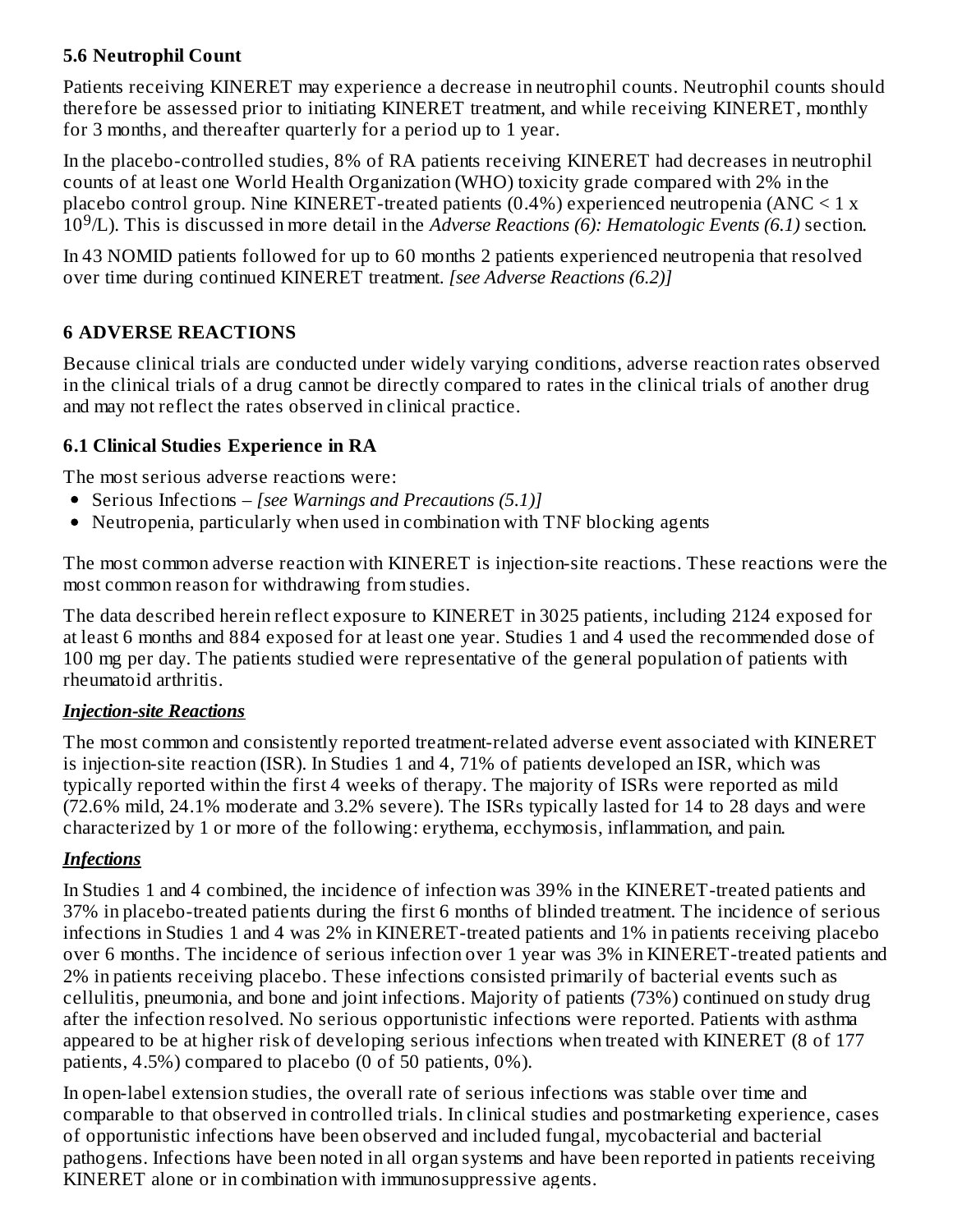In patients who received both KINERET and etanercept for up to 24 weeks, the incidence of serious infections was 7%. The most common infections consisted of bacterial pneumonia (4 cases) and cellulitis (4 cases). One patient with pulmonary fibrosis and pneumonia died due to respiratory failure.

KINERET alone or in combination with immunosuppressive agents.

#### *Malignancies*

Among 5300 RA patients treated with KINERET in clinical trials for a mean of 15 months (approximately 6400 patient years of treatment), 8 lymphomas were observed for a rate of 0.12 cases/100 patient years. This is 3.6 fold higher than the rate of lymphomas expected in the general population, based on the National Cancer Institute's Surveillance, Epidemiology and End Results (SEER)  $\rm d$ atabase.<sup>3</sup> An increased rate of lymphoma, up to several fold, has been reported in the RA population, and may be further increased in patients with more severe disease activity. Thirty-seven malignancies other than lymphoma were observed. Of these, the most common were breast, respiratory system, and digestive system. There were 3 melanomas observed in Study 4 and its long-term open-label extension, greater than the 1 expected case. The significance of this finding is not known. While patients with RA, particularly those with highly active disease, may be at a higher risk (up to several fold) for the development of lymphoma, the role of IL-1 blockers in the development of malignancy is not known.

## *Hematologic Events*

In placebo-controlled studies with KINERET, 8% of patients receiving KINERET had decreases in total white blood counts of at least one WHO toxicity grade, compared with 2% of placebo patients. Nine KINERET-treated patients (0.4%) developed neutropenia ( $\rm{ANC}$  < 1 x 10<sup>9</sup>/L). 9 % of patients receiving KINERET had increases in eosinophil differential percentage of at least one WHO toxicity grade, compared with 3 % of placebo patients. Of patients treated concurrently with KINERET and etanercept 2% developed neutropenia (ANC < 1 x  $10^9$ /L). While neutropenic, one patient developed cellulitis which recovered with antibiotic therapy. 2% of patients receiving KINERET had decreases in platelets, all of WHO toxicity grade one, compared to 0% of placebo patients.

## *Hypersensitivity Reactions*

Hypersensitivity reactions including anaphylactic reactions, angioedema, urticaria, rash, and pruritus have been reported with KINERET.

# *Immunogenicity*

As with all therapeutic proteins, there is potential for immunogenicity. In Studies 1 and 4, from which data is available for up to 36 months, 49% of patients tested positive for anti-anakinra binding antibodies at one or more time points using a biosensor assay. Of the 1615 patients with available data at Week 12 or later, 30 (2%) tested positive for neutralizing antibodies in a cell-based bioassay. Of the 13 patients with available follow-up data, 5 patients remained positive for neutralizing antibodies at the end of the studies. No correlation between antibody development and adverse events was observed.

The detection of antibody formation is highly dependent on the sensitivity and specificity of the assays. Additionally, the observed incidence of antibody (including neutralizing antibody) positivity in an assay may be influenced by several factors, including sample handling, concomitant medications, and underlying disease. For these reasons, comparison of the incidence of antibodies to KINERET with the incidence of antibodies to other products may be misleading.

# *Lipids*

Cholesterol elevations were observed in some patients treated with KINERET.

# *Other Adverse Events*

Table 1 reflects adverse events in Studies 1 and 4, that occurred with a frequency of  $\geq 5\%$  in KINERET-treated patients over a 6-month period.

# **Table 1: Percent of RA Patients Reporting Advers e Events (Studies 1 and 4)**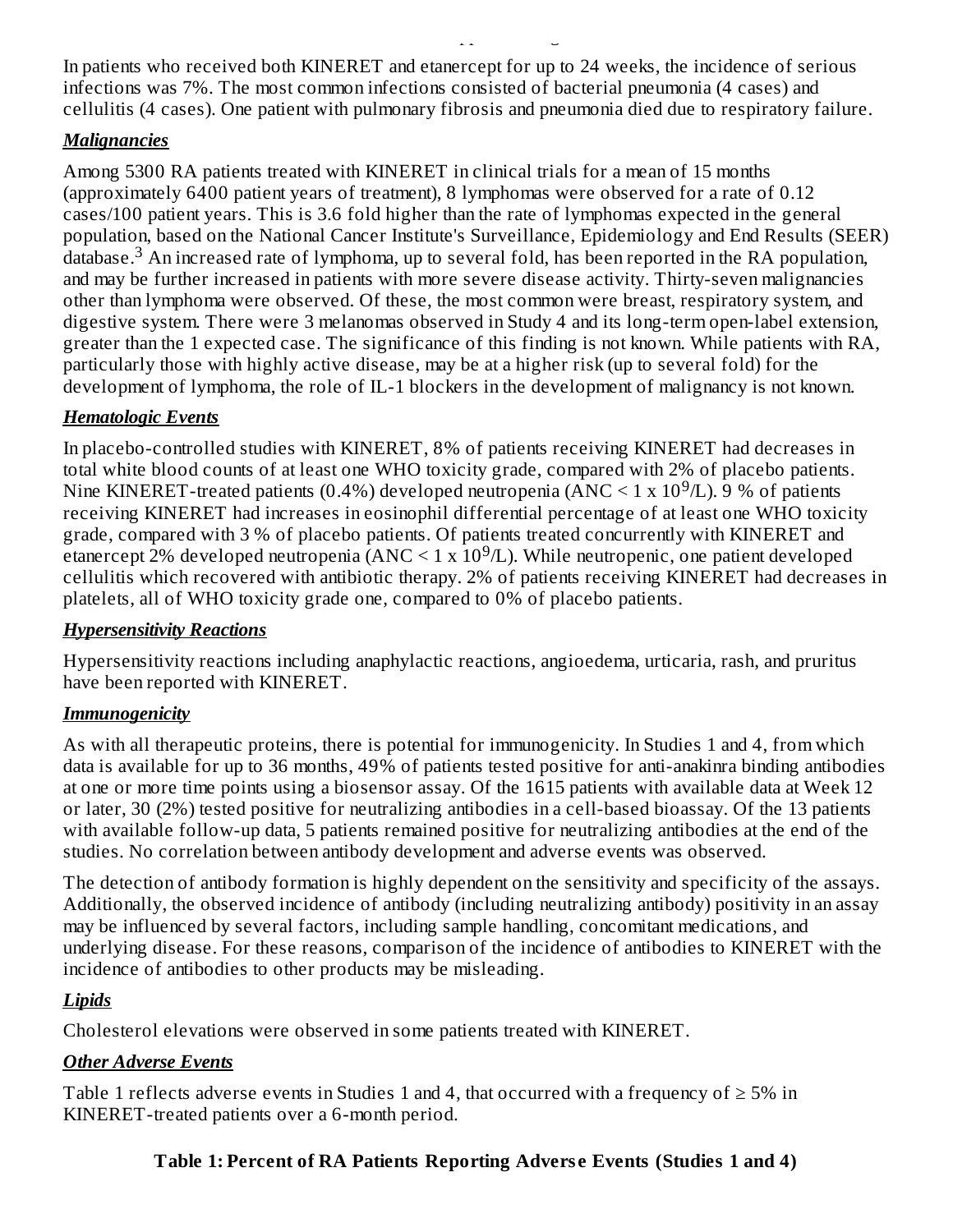|                                           |                | <b>KINERET</b> |  |
|-------------------------------------------|----------------|----------------|--|
|                                           | <b>Placebo</b> | $100$ mg/day   |  |
| <b>Preferred term</b>                     | $(n = 733)$    | $(n = 1565)$   |  |
| Injection Site Reaction                   | 29%            | 71%            |  |
| Worsening of RA                           | 29%            | 19%            |  |
| <b>Upper Respiratory Tract Infections</b> | 17%            | 14%            |  |
| Headache                                  | 9%             | 12%            |  |
| Nausea                                    | 7%             | 8%             |  |
| Diarrhea                                  | 5%             | 7%             |  |
| Sinusitis                                 | 7%             | 7%             |  |
| Arthralgia                                | 6%             | 6%             |  |
| Flu Like Symptoms                         | 6%             | 6%             |  |
| Abdominal Pain                            | 5%             | 5%             |  |

## **6.2 Clinical Study Experience in NOMID**

The data described herein reflect an open-label study in 43 NOMID patients exposed to KINERET for up to 60 months adding up to a total exposure of 159.8 patient years.

Patients were treated with a starting dose of 1 to 2 mg/kg/day and an average maintenance dose of 3-4 mg/kg/day adjusted depending on the severity of disease. Among pediatric NOMID patients, doses up to 7.6 mg/kg/day have been maintained for up to 15 months.

There were 24 serious adverse events (SAEs) reported in 14 of the 43 treated patients. The most common type of SAEs reported were infections *[see Warnings and Precautions (5.1)]*. Five SAEs were related to lumbar puncture, which was part of the study procedure.

There were no permanent discontinuations of study drug treatment due to AEs. Doses were adjusted in 5 patients because of AEs; all were dose increases in connection with disease flares.

The reporting frequency of AEs was highest during the first 6 months of treatment. The incidence of AEs did not increase over time, and no new types of AEs emerged.

The most commonly reported AEs during the first 6 months of treatment (incidence >10%) were injection site reaction (ISR), headache, vomiting, arthralgia, pyrexia, and nasopharyngitis (Table 2).

The most commonly reported AEs during the 60-month study period, calculated as the number of events/patient years of exposure, were arthralgia, headache, pyrexia, upper respiratory tract infection, nasopharyngitis, and rash.

The AE profiles for different age groups <2 years, 2-11 years, and 12-17 years corresponded to the AE profile for patients ≥18 years, with the exception of infections and related symptoms being more frequent in patients <2 years.

#### *Infections*

The reporting rate for infections was higher during the first 6 months of treatment (2.3) infections/patient-year) compared to after the first 6 months (1.7 infections/patient year). The most common infections were upper respiratory tract infection, sinusitis, ear infections, and nasopharyngitis.

There were no deaths or permanent treatment discontinuations due to infections. In one patient KINERET administration was temporarily stopped during an infection and in 5 patients the dose of KINERET was increased due to disease flares in connection with infections. Thirteen infections in 7 patients were classified as serious, the most common being pneumonia and gastroenteritis occurring in 3 and 2 patients, respectively. No serious opportunistic infections were reported.

The reporting frequency for infections was highest in patients <12 years of age.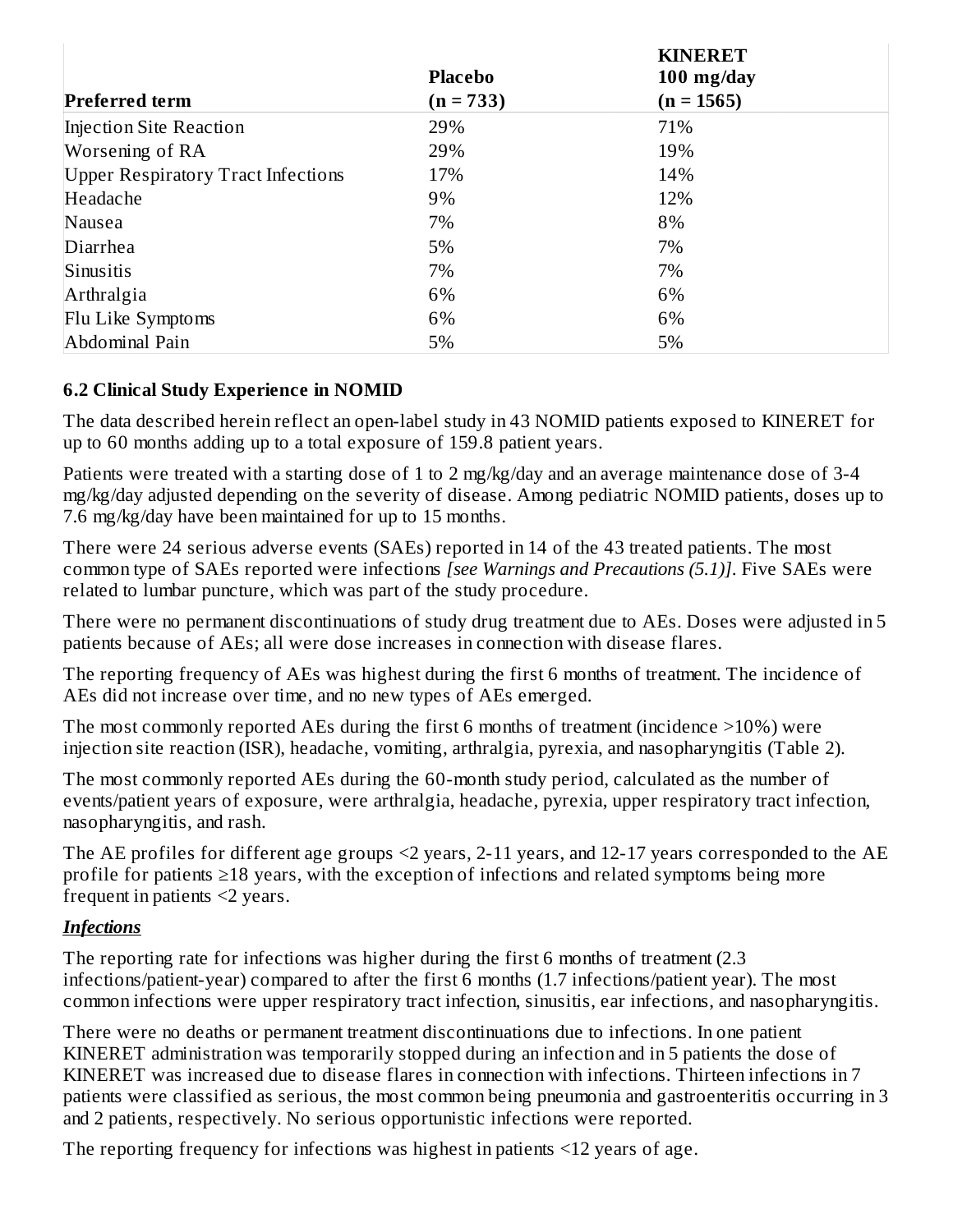#### *Hematologic Events*

After start of KINERET treatment neutropenia was reported in 2 patients. One of these patients experienced an upper respiratory tract infection and an otitis media infection. Both episodes of neutropenia resolved over time with continued KINERET treatment.

#### *Injection Site Reactions*

In total, 17 injection site reactions (ISRs) were reported in 10 patients during the 60-month study period. Out of the 17 ISRs, 11 (65%) occurred during the first month and 13 (76%) were reported during the first 6 months. No ISR was reported after Year 2 of treatment. The majority of ISRs were reported as mild (76% mild, 24% moderate). No patient permanently or temporarily discontinued KINERET treatment due to injection site reactions.

#### *Immunogenicity*

The immunogenicity of KINERET in NOMID patients was not evaluated.

#### **Table 2. Most common (>10% of patients) treatment-emergent advers e events during the first 6 months of KINERET treatment**

|                         | <b>Safety population</b><br>$(N=43)$ Total exposure in patient years = 20.8 |                                  |  |  |
|-------------------------|-----------------------------------------------------------------------------|----------------------------------|--|--|
|                         |                                                                             | <b>Number of events /patient</b> |  |  |
| <b>Preferred term</b>   | N(%                                                                         | year                             |  |  |
| Injection site reaction | 7(16.3%)                                                                    | 0.5                              |  |  |
| Headache                | 6 $(14.0\%)$                                                                | 0.7                              |  |  |
| Vomiting                | 6 $(14.0\%)$                                                                | 0.6                              |  |  |
| Arthralgia              | 5(11.6%)                                                                    | 0.6                              |  |  |
| Pyrexia                 | 5(11.6%)                                                                    | 0.4                              |  |  |
| Nasopharyngitis         | 5(11.6%)                                                                    | 0.3                              |  |  |

The most common adverse reactions occurring after the first 6-month period of treatment with KINERET (up to 60 months of treatment) included: arthralgia, headache, pyrexia, upper respiratory tract infection, nasopharyngitis, and rash.

## **6.3 Clinical Study Experience in DIRA**

The safety data described in this section reflect exposure to KINERET in 9 patients with DIRA treated for up to 10 years in a natural history study (study 17-I-0016). Most patients received a starting dose of 1 to 2 mg/kg/day and thereafter doses were individually adjusted to reach a stable efficacious dose. The highest dose given was 7.5 mg/kg/day. Overall, the safety profile observed in patients with DIRA treated with KINERET was consistent with the safety profile in NOMID patients.

There were 16 serious adverse events (SAEs) reported in 4 out of 9 treated patients. The most common type of SAEs reported (5 events in 2 patients) were infections *[see Warnings and Precautions (5.1)]*.

The most common adverse events in patients with DIRA were upper respiratory tract infections, rash, pyrexia, influenza like illness and gastroenteritis.

There were no permanent discontinuations of KINERET treatment due to AEs.

## *Infections*

There were 16 infections in 5 patients (reporting rate: 0.28 infections / patient year). The most common infections were upper respiratory tract infections, cellulitis and gastroenteritis.

## *Hypersensitivity Reactions*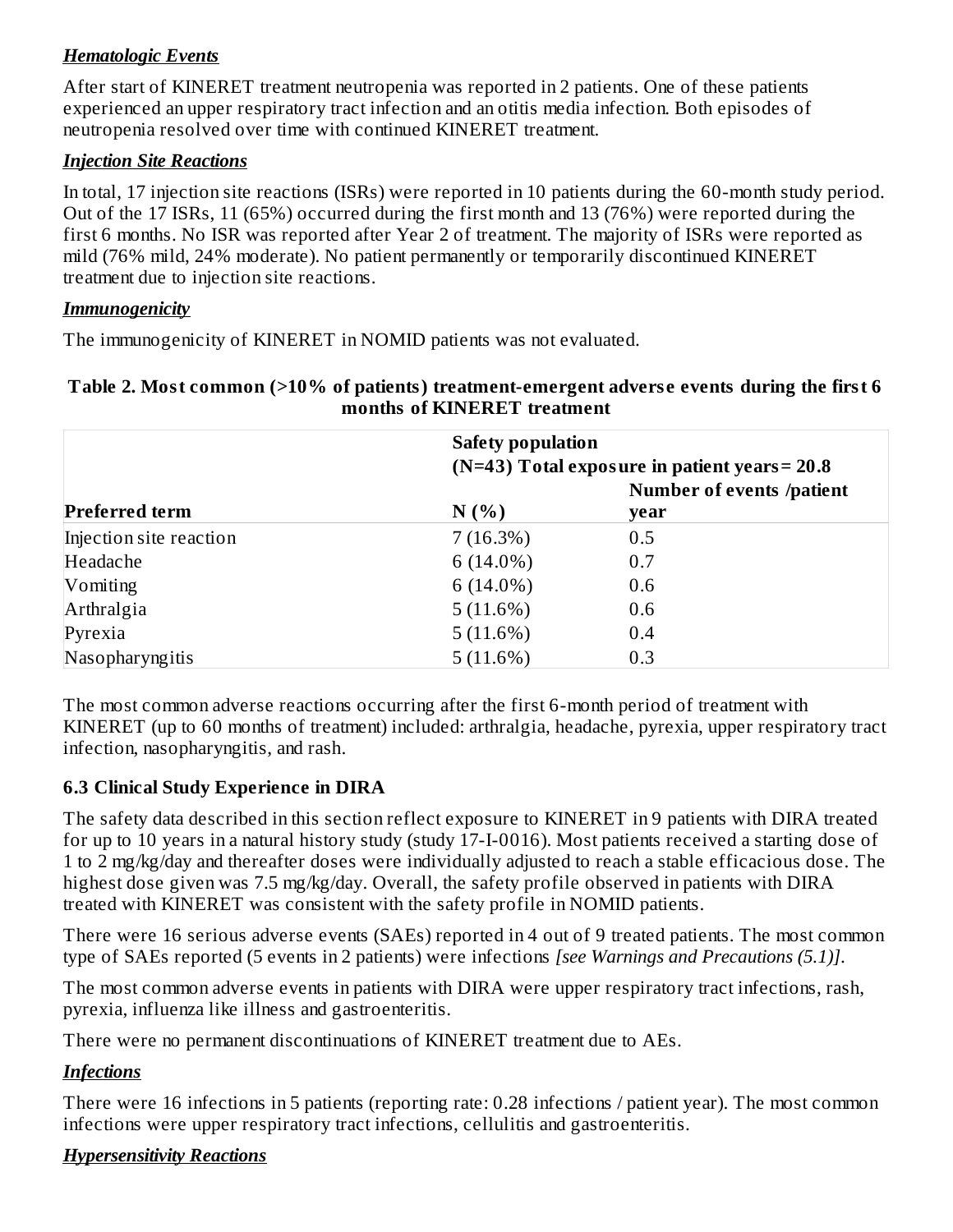One patient with DIRA had a serious event of urticaria on day 10 of KINERET treatment *[see Warnings and Precautions (5.3)]*.

#### *Injection Site Reactions*

There was one report of injection site pain, which did not cause discontinuation of KINERET treatment.

#### **6.4 Postmarketing Experience**

The following adverse reactions have been identified during postapproval use of KINERET. Because these reactions are reported voluntarily from a population of uncertain size, it is not always possible to reliably estimate their frequency or establish a causal relationship to drug exposure.

Hepato-biliary disorders:

- elevations of transaminases,
- non-infectious hepatitis

Hematologic events:

thrombocytopenia, including severe thrombocytopenia (i.e platelet counts  $\langle 10x10^9/L \rangle$ 

# **7 DRUG INTERACTIONS**

No drug-drug interaction studies in human subjects have been conducted. Toxicologic and toxicokinetic studies in rats did not demonstrate any alterations in the clearance or toxicologic profile of either methotrexate or KINERET when the two agents were administered together.

## **7.1 TNF Blocking Agents**

A higher rate of serious infections has been observed in patients treated with concurrent KINERET and etanercept therapy than in patients treated with etanercept alone *[see Warnings and Precautions (5.2)]*. Two percent of patients treated concurrently with KINERET and etanercept developed neutropenia  $(ANC < 1 x 10<sup>9</sup>/L)$ . Use of KINERET in combination with TNF blocking agents is not recommended.

## **8 USE IN SPECIFIC POPULATIONS**

## **8.1 Pregnancy**

## Risk Summary

Available data from retrospective studies and case reports on KINERET use in pregnant women are insufficient to identify a drug associated risk of major birth defects, miscarriage, or maternal and fetal adverse events. There are risks to the mother and fetus associated with active rheumatoid arthritis or Cryopyrin-Associated Periodic Syndromes (CAPS). In animal reproduction studies, subcutaneous administration of anakinra to pregnant rats and rabbits during organogenesis demonstrated no evidence of fetal harm at doses up to 25 times the maximum recommended human dose (MRHD).

The estimated background risk of major birth defects and miscarriage for the indicated population is unknown. All pregnancies have a background risk of birth defect, loss, or other adverse outcomes. In the U.S. general population, the estimated background risk of major birth defects and miscarriage in clinically recognized pregnancies is 2-4% and 15-20%, respectively.

## Clinical Considerations

## *Disease-associated maternal and/or embryo/fetal risk*

Published data suggest the risk of adverse pregnancy outcomes in women with rheumatoid arthritis or CAPS is associated with increased disease activity. Adverse pregnancy outcomes include preterm delivery (before 37 weeks of gestation), low birth weight (<2500 grams), and small for gestational age at birth.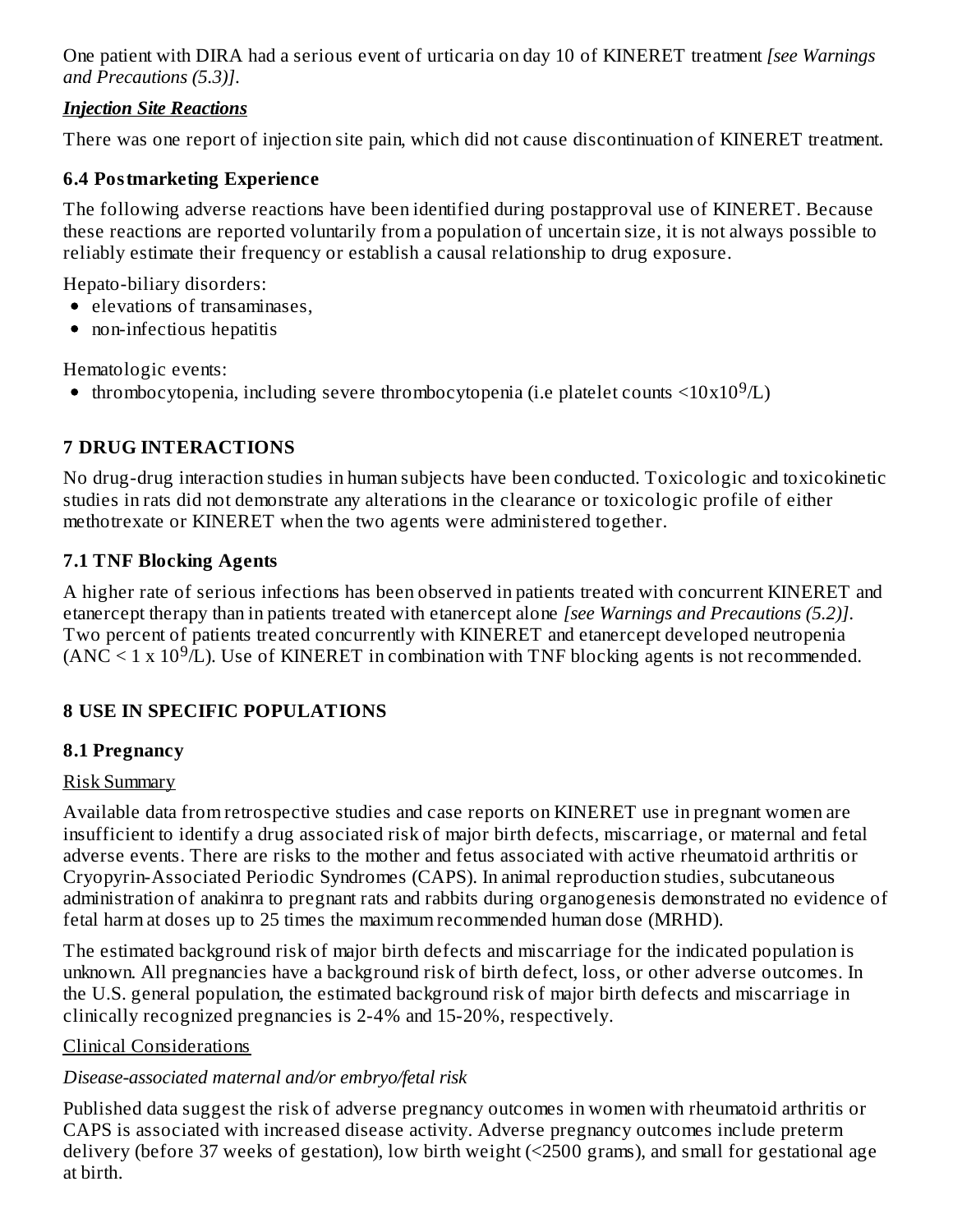## Data

#### *Human Data*

The available data from retrospective studies and case reports of anakinra-exposed pregnancies have not identified an increased frequency or pattern of birth defects, miscarriage, or adverse maternal or fetal outcomes. An international multi-center retrospective study of pregnancy outcomes with interleukin-1 inhibitors reported on 23 anakinra-exposed pregnancies. There were 21 live births of healthy infants, 1 miscarriage, and 1 infant with left renal agenesis. The estimated background rate of detected renal malformations is 0.2-2% of all newborns. Another retrospective study reported on 10 anakinra-exposed pregnancies in women with CAPS. There were 9 live births, 1 miscarriage, and 1 fetal demise in a twin pregnancy. The surviving twin was born healthy. Overall, these data cannot definitively establish or exclude any anakinra-associated risks during pregnancy. Methodological limitations of these data include small sample size and the inability to control for confounders such as the timing of drug exposure, underlying maternal disease, and concomitant medication use.

## *Animal Data*

Animal reproduction studies were conducted in rats and rabbits. In embryo-fetal development studies, anakinra was administered throughout the period of organogenesis at the subcutaneous doses of 12.5, 50, and 200 mg/kg/day to pregnant rats from gestation days (GD) 7 to 17 and pregnant rabbits from GD 6 to 18. In these studies, anakinra at doses up to 25 times the MRHD (on a mg/kg basis at maternal subcutaneous doses up to 200 mg/kg/day) revealed no evidence of harm to the fetus.

## **8.2 Lactation**

#### Risk Summary

There are no data on the presence of anakinra in either human or animal milk or the effects on milk production. Available published data from a small retrospective study and postmarketing case reports do not establish an association between maternal anakinra use during lactation and adverse effects on breastfed infants. The limited clinical data during lactation precludes a clear determination of the risk of KINERET to an infant during lactation. Therefore, the developmental and health benefits of breastfeeding should be considered along with the mother's clinical need for KINERET and any potential adverse effects on the breastfed infant from KINERET or from the underlying maternal condition.

## **8.4 Pediatric Us e**

## *Neonatal-Onset Multisystem Inflammatory Disease (NOMID)*

The NOMID study included 36 pediatric patients: 13 below 2 years, 18 between 2 and 11 years, and 5 between 12 and 17 years of age. A subcutaneous KINERET starting dose of 1–2 mg/kg/day was administered in all age groups. An average maintenance dose of 3–4 mg/kg/day was adequate to maintain clinical response throughout the study irrespective of age but a higher dose was, on occasion, required in severely affected patients. The prefilled syringe does not allow doses lower than 20 mg to be administered.

## *Deficiency of Interleukin-1 Receptor Antagonist (DIRA)*

The study in DIRA patients included 9 pediatric patients (ages 1 month to 9 years at start of KINERET treatment). Most patients received a starting dose of 1 to 2 mg/kg/day. Doses up to 7.5 mg/kg/day were given. The prefilled syringe does not allow doses lower than 20 mg to be administered.

#### *Juvenile Rheumatoid Arthritis (JRA)*

The safety and effectiveness of KINERET in the treatment of pediatric patients with Juvenile Rheumatoid Arthritis (JRA) have not been established. KINERET was studied in a single randomized, blinded multi-center trial in 86 patients with polyarticular course JRA; ages 2-17 years receiving a dose of 1 mg/kg subcutaneously daily, up to a maximum dose of 100 mg. The 50 patients who achieved a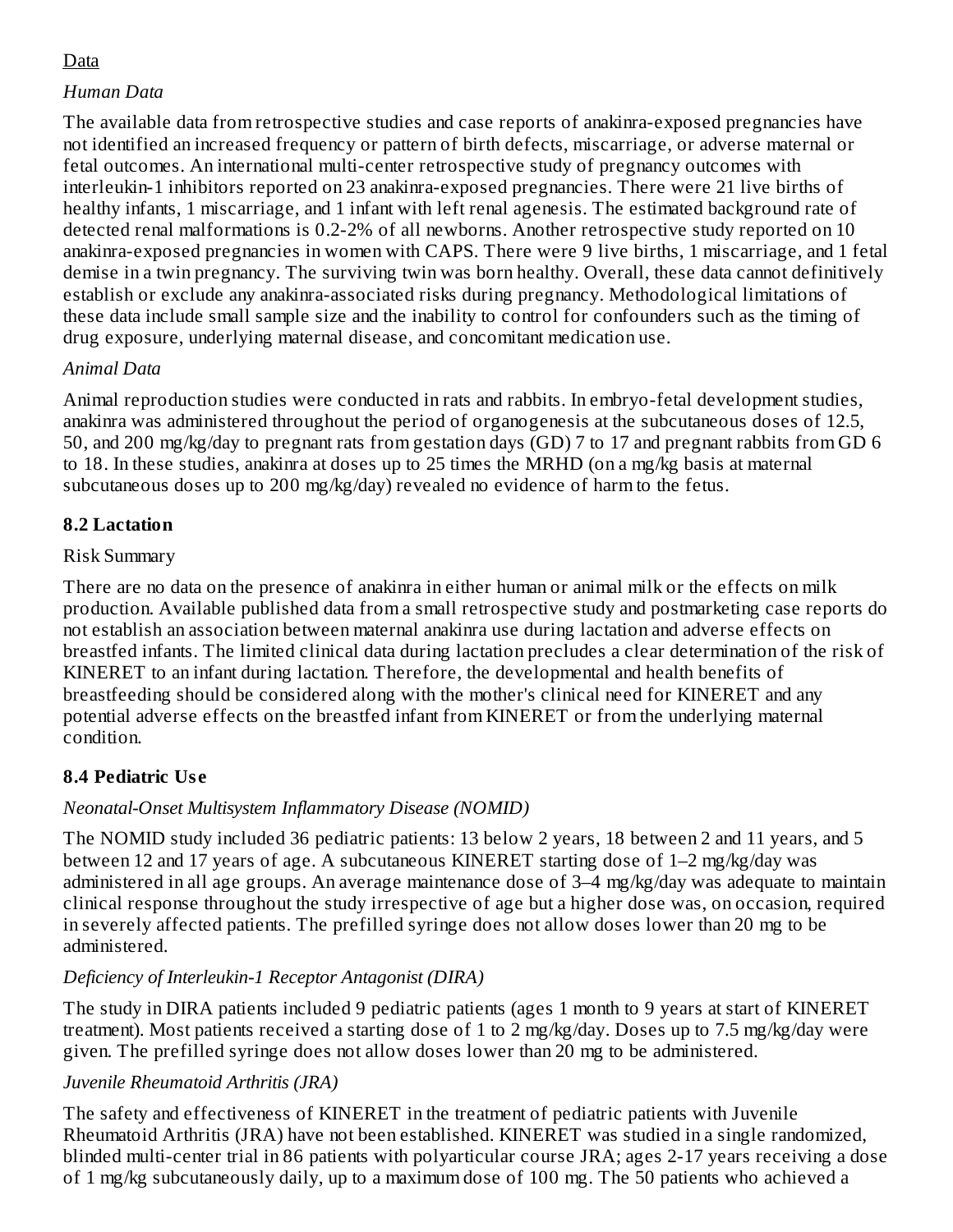clinical response after a 12-week open-label run-in were randomized to KINERET (25 patients) or placebo (25 patients), administered daily for an additional 16 weeks. A subset of these patients continued open-label treatment with KINERET for up to 1 year in a companion extension study. An adverse event profile similar to that seen in adult RA patients was observed in these studies. These study data are insufficient to demonstrate efficacy and, therefore, KINERET is not recommended for pediatric use in JRA.

## **8.5 Geriatric Us e**

A total of 752 RA patients ≥ 65 years of age, including 163 patients ≥ 75 years of age, were studied in clinical trials. No differences in safety or effectiveness were observed between these patients and younger patients, but greater sensitivity of some older individuals cannot be ruled out. Because there is a higher incidence of infections in the elderly population in general, caution should be used in treating the elderly.

This drug is known to be substantially excreted by the kidney, and the risk of toxic reactions to this drug may be greater in patients with impaired renal function.

# **8.6 Renal Impairment**

This drug is known to be substantially excreted by the kidney, and the risk of toxic reactions to this drug may be greater in patients with impaired renal function *[see Clinical Pharmacology (12.3)]*.

# **8.7 Hepatic Impairment**

No formal studies have been conducted examining the pharmacokinetics of KINERET administered subcutaneously in patients with hepatic impairment.

# **10 OVERDOSAGE**

There have been no cases of overdose reported with KINERET in clinical trials of RA or NOMID. In sepsis trials no serious toxicities attributed to KINERET were seen when administered at mean calculated doses of up to 35 times those given patients with RA over a 72-hour treatment period.

# **11 DESCRIPTION**

KINERET (anakinra) is a recombinant, nonglycosylated form of the human interleukin-1 receptor antagonist (IL-1Ra). KINERET differs from native human IL-1Ra in that it has the addition of a single methionine residue at its amino terminus. KINERET consists of 153 amino acids and has a molecular weight of 17.3 kilodaltons. It is produced by recombinant DNA technology using an *E coli* bacterial expression system.

KINERET is supplied in single use prefilled glass syringes with 29 gauge needles as a sterile, clear, colorless-to-white, preservative free solution for daily subcutaneous (SC) administration. The solution may contain trace amounts of small, translucent-to-white amorphous proteinaceous particles. Each prefilled glass syringe contains: 0.67 mL (100 mg) of anakinra in a solution (pH 6.5) containing anhydrous citric acid (1.29 mg), disodium EDTA (0.12 mg), polysorbate 80 (0.70 mg), and sodium chloride (5.48 mg) in Water for Injection, USP.

The prefilled syringe contains an outer rigid plastic needle shield attached to an inner needle cover. The syringe or needle shield components are not made with natural rubber latex.

# **12 CLINICAL PHARMACOLOGY**

# **12.1 Mechanism of Action**

KINERET blocks the biologic activity of IL-1 alpha and beta by competitively inhibiting IL-1 binding to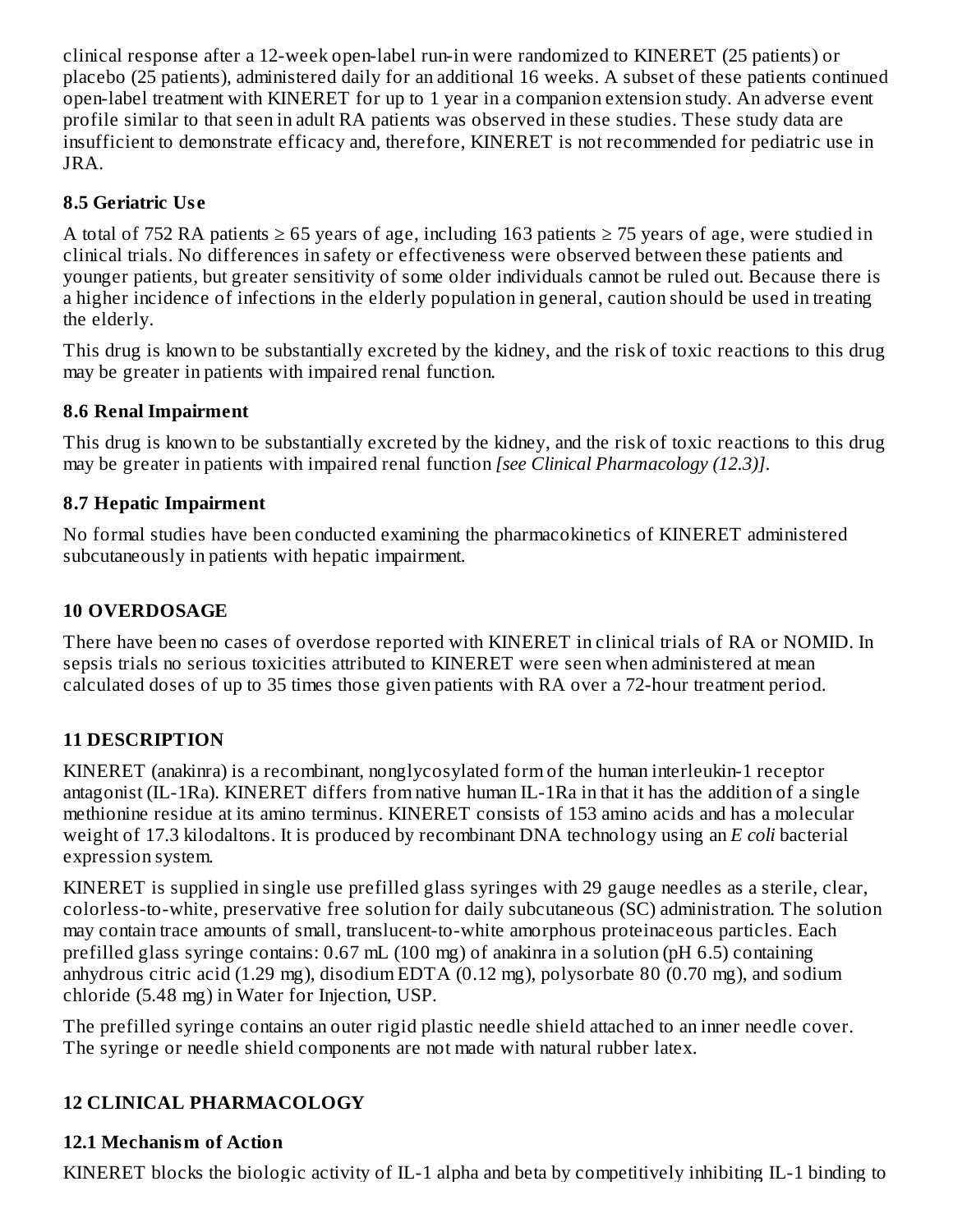the interleukin-1 type I receptor (IL-1RI), which is expressed in a wide variety of tissues and organs.

IL-1 production is induced in response to inflammatory stimuli and mediates various physiologic responses including inflammatory and immunological responses. IL-1 has a broad range of activities including cartilage degradation by its induction of the rapid loss of proteoglycans, as well as stimulation of bone resorption. The levels of the naturally occurring IL-1Ra in synovium and synovial fluid from RA patients are not sufficient to compete with the elevated amount of locally produced IL-1.

Spontaneous mutations in the CIAS1/NLRP3 gene have been identified in a majority of patients with cryopyrin-associated periodic syndromes such as NOMID. CIAS1/NLRP3 encodes for cryopyrin, a component of the inflammasome. The activated inflammasome results in proteolytic maturation and secretion of IL-1β, which has an important role in the systemic inflammation and manifestations of NOMID.

DIRA is an autosomal recessive monogenic autoinflammatory disease caused by mutations in the *IL1RN* gene leading to loss of secretion of the interleukin-1 receptor antagonist (IL-1Ra). The deficiency of IL-1Ra results in unopposed IL-1α and IL-1β pro-inflammatory signaling causing systemic inflammation with skin and bone involvement.

## **12.3 Pharmacokinetics**

The absolute bioavailability of KINERET after a 70 mg subcutaneous bolus injection in healthy subjects (n = 11) is 95%. In subjects with RA, maximum plasma concentrations of KINERET occurred 3 to 7 hours after subcutaneous administration of KINERET at clinically relevant doses (1 to 2 mg/kg;  $n =$ 18); the terminal half-life ranged from 4 to 6 hours. In RA patients, no unexpected accumulation of KINERET was observed after daily subcutaneous doses for up to 24 weeks.

The influence of demographic covariates on the pharmacokinetics of KINERET was studied using population pharmacokinetic analysis encompassing 341 patients receiving daily subcutaneous injection of KINERET at doses of 30, 75, and 150 mg for up to 24 weeks. The estimated KINERET clearance increased with increasing creatinine clearance and body weight. After adjusting for creatinine clearance and body weight, gender and age were not significant factors for mean plasma clearance.

In NOMID patients, at a median SC dose of 3 mg/kg once daily and a median treatment time of 3.5 years, the median (range) steady-state serum exposure of anakinra was  $\rm C_{max}$  3628 (655–8511) ng/mL (n=16) and  $C_{24h}$  203 (53–1979) ng/mL (n=16). The median (range) half-life of anakinra was 5.7 (3.1–28.2) hours (n=12). There was no obvious gender difference.

Patients With Renal Impairment: The mean plasma clearance of KINERET in subjects with mild (creatinine clearance 50-80 mL/min) and moderate (creatinine clearance 30-49 mL/min) renal insufficiency was reduced by 16% and 50%, respectively. In severe renal insufficiency and end stage renal disease (creatinine clearance  $\leq 30 \text{ mL/min}^1$ ), mean plasma clearance declined by 70% and 75%, respectively. Less than 2.5% of the administered dose of KINERET was removed by hemodialysis or continuous ambulatory peritoneal dialysis. Based on these observations, a dose schedule change should be considered for subjects with severe renal insufficiency or end stage renal disease *[see Dosage and Administration (2.2)]*.

Patients with Hepatic Dysfunction: No formal studies have been conducted examining the pharmacokinetics of KINERET administered subcutaneously in patients with hepatic impairment.

# **13 NONCLINICAL TOXICOLOGY**

## **13.1 Carcinogenesis, Mutagenesis, and Impairment of Fertility**

Long-term animal studies to evaluate the carcinogenic potential of KINERET were not conducted. KINERET had no effects on fertility and reproductive performance indices in male and female rats subcutaneous doses up to 200 mg/kg/day (approximately 25 times theMRHD on a mg/kg basis).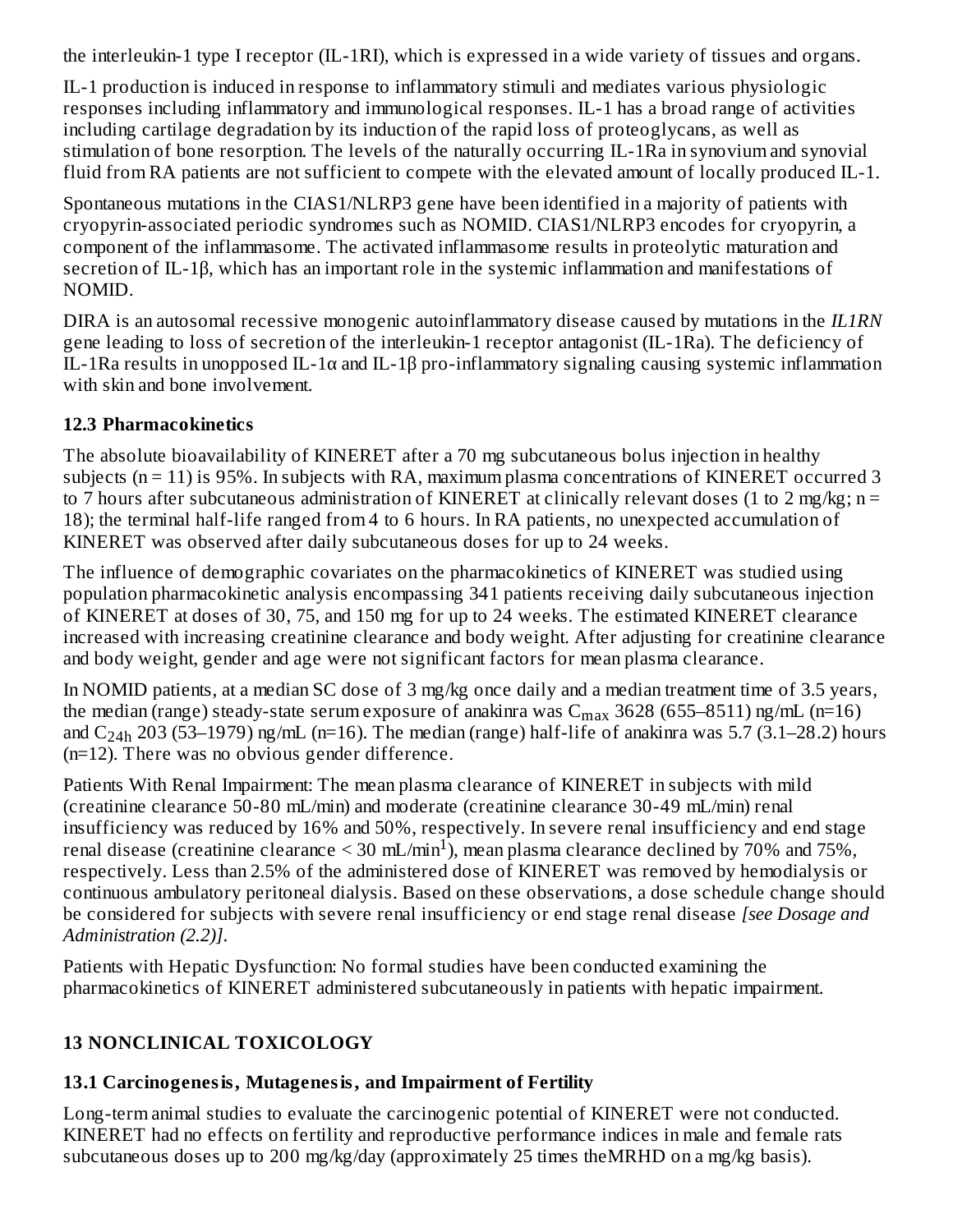#### **14 CLINICAL STUDIES**

#### **14.1 Clinical Studies in RA**

The safety and efficacy of KINERET have been evaluated in three randomized, double-blind, placebocontrolled trials of 1790 patients  $\geq$  18 years of age with active rheumatoid arthritis (RA). An additional fourth study was conducted to assess safety. In the efficacy trials, KINERET was studied in combination with other disease-modifying antirheumatic drugs (DMARDs) other than Tumor Necrosis Factor (TNF) blocking agents (Studies 1 and 2) or as a monotherapy (Study 3).

Study 1 involved 899 patients with active RA who had been on a stable dose of methotrexate (MTX) (10 to 25 mg/week) for at least 8 weeks. All patients had at least 6 swollen/painful and 9 tender joints and either a C-reactive protein (CRP) of  $\geq 1.5$  mg/dL or an erythrocyte sedimentation rate (ESR) of  $\geq 28$ mm/hr. Patients were randomized to KINERET or placebo in addition to their stable doses of MTX. The first 501 patients were evaluated for signs and symptoms of active RA. The total 899 patients were evaluated for progression of structural damage.

Study 2 evaluated 419 patients with active RA who had received MTX for at least 6 months including a stable dose (15 to 25 mg/week) for at least 3 consecutive months prior to enrollment. Patients were randomized to receive placebo or one of five doses of KINERET subcutaneous daily for 12 to 24 weeks in addition to their stable doses of MTX.

Study 3 evaluated 472 patients with active RA and had similar inclusion criteria to Study 1 except that these patients had received no DMARD for the previous 6 weeks or during the study. Patients were randomized to receive either KINERET or placebo. Patients were DMARD-naïve or had failed no more than 3 DMARDs.

Study 4 was a placebo-controlled, randomized trial designed to assess the safety of KINERET in 1414 patients receiving a variety of concurrent medications for their RA including some DMARD therapies, as well as patients who were DMARD-free. The TNF blocking agents etanercept and infliximab were specifically excluded. Concurrent DMARDs included MTX, sulfasalazine, hydroxychloroquine, gold, penicillamine, leflunomide, and azathioprine. Unlike Studies 1, 2 and 3, patients predisposed to infection due to a history of underlying disease such as pneumonia, asthma, controlled diabetes, and chronic obstructive pulmonary disease (COPD) were also enrolled *[see Adverse Reactions (6)]*.

In Studies 1, 2 and 3, the improvement in signs and symptoms of RA was assessed using the American College of Rheumatology (ACR) response criteria (ACR<sub>20</sub>, ACR<sub>50</sub>, ACR<sub>70</sub>). In these studies, patients treated with KINERET were more likely to achieve an  $\rm{ACR}_{20}$  or higher magnitude of response ( $\rm{ACR}_{50}$ and  $\rm{ACR_{70}}$ ) than patients treated with placebo (Table 3). The treatment response rates did not differ based on gender or ethnic group. The results of the ACR component scores in Study 1 are shown in Table 4.

Most clinical responses, both in patients receiving placebo and patients receiving KINERET, occurred within 12 weeks of enrollment.

|                 | <b>Study 1 (Patients on MTX)</b> |                                               |                        |             | <b>Study 3 (No DMARDs)</b>                    |
|-----------------|----------------------------------|-----------------------------------------------|------------------------|-------------|-----------------------------------------------|
|                 |                                  |                                               |                        |             | <b>KINERET</b>                                |
| <b>Response</b> | Placebo ( $n = 251$ )            | <b>KINERET</b><br>$100$ mg/day<br>$(n = 250)$ | Placebo<br>$(n = 119)$ | $(n = 115)$ | $75 \text{ mg/day}$ 150 mg/day<br>$(n = 115)$ |
| $ACR_{20}$      |                                  |                                               |                        |             |                                               |
| Month 3         | 24%                              | $34\%$ <sup>a</sup>                           | 23%                    | 33%         | 33%                                           |
| Month 6         | 22%                              | 38%c                                          | 27%                    | 34%         | $43%$ <sup>a</sup>                            |
| $ACR_{50}$      |                                  |                                               |                        |             |                                               |

#### **Table 3: Percent of Patients with ACR Respons es in Studies 1 and 3**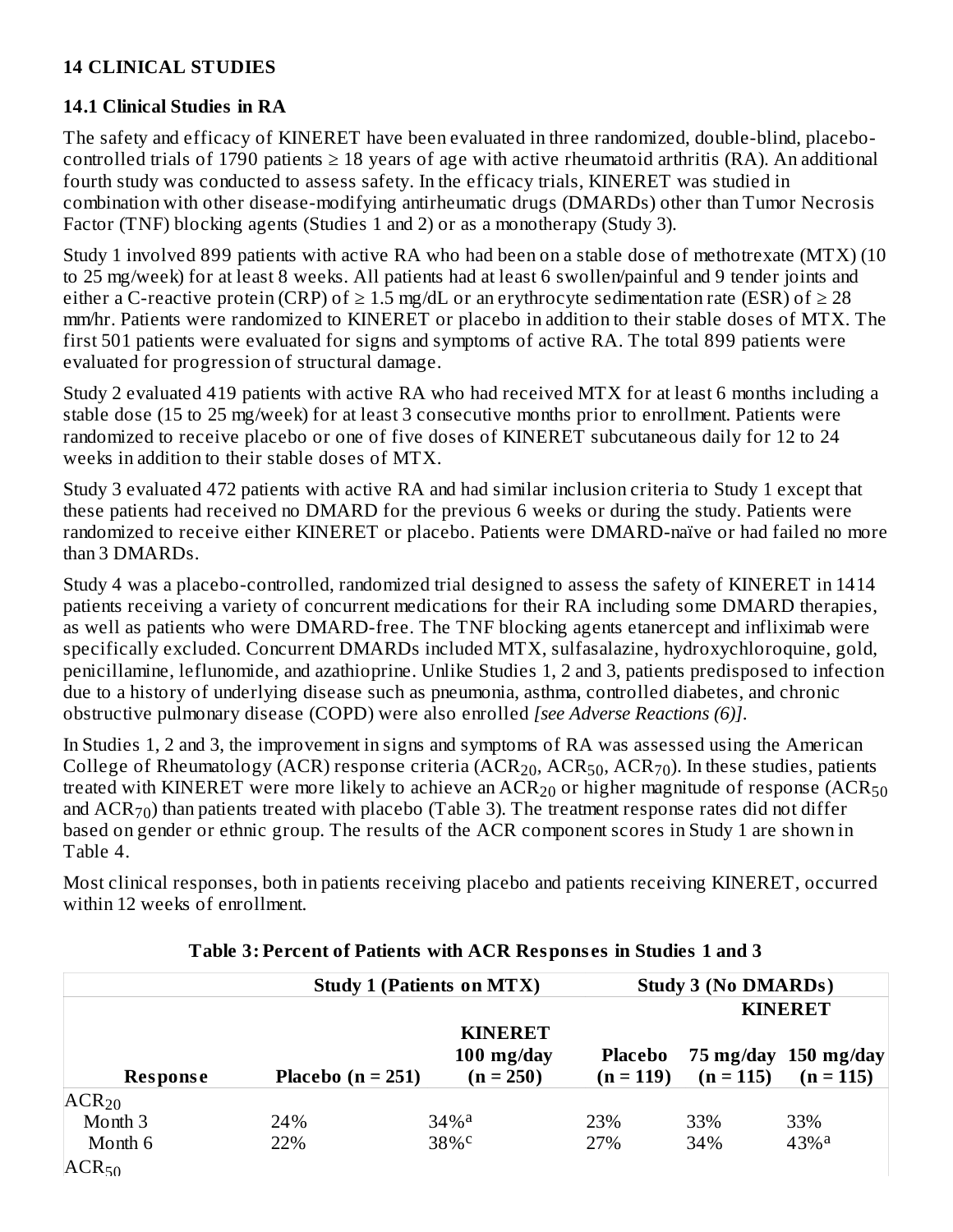| $- -$<br>Month 3<br>Month 6 | 6%<br>8% | $13\%$ <sup>b</sup><br>$17\%$ <sup>b</sup> | 5%<br>8% | 10%<br>11% | 8%<br>$19\%$ <sup>a</sup> |  |
|-----------------------------|----------|--------------------------------------------|----------|------------|---------------------------|--|
| $ACR_{70}$                  |          |                                            |          |            |                           |  |
| Month 3                     | 0%       | $3\%$ <sup>a</sup>                         | 0%       | 0%         | 0%                        |  |
| Month 6                     | 2%       | $6\%$ <sup>a</sup>                         | 1%       | 1%         | 1%                        |  |

<sup>a</sup> p < 0.05, KINERET versus placebo

 $^{\rm b}$  p < 0.01, KINERET versus placebo

 $\rm ^c$  p < 0.001, KINERET versus placebo

|                                               |                 | <b>Placebo/MTX</b><br>$(n = 251)$ |                 | <b>KINERET/MTX</b><br>$100$ mg/day<br>$(n = 250)$ |
|-----------------------------------------------|-----------------|-----------------------------------|-----------------|---------------------------------------------------|
| <b>Parameter (median)</b>                     | <b>Baseline</b> | <b>Month 6</b>                    | <b>Baseline</b> | <b>Month 6</b>                                    |
| <b>Patient Reported Outcomes</b>              |                 |                                   |                 |                                                   |
| Disability index <sup>a</sup>                 | 1.38            | 1.13                              | 1.38            | 1.00                                              |
| Patient global assessment <sup>b</sup>        | 51.0            | 41.0                              | 51.0            | 29.0                                              |
| Pain <sup>b</sup>                             | 56.0            | 44.0                              | 63.0            | 34.0                                              |
| <b>Objective Measures</b>                     |                 |                                   |                 |                                                   |
| $ESR$ ( $mm/hr$ )                             | 35.0            | 32.0                              | 36.0            | 19.0                                              |
| $CRP$ (mg/dL)                                 | 2.2             | 1.6                               | 2.2             | 0.5                                               |
| Physician's Assessments                       |                 |                                   |                 |                                                   |
| Tender/painful joints <sup>c</sup>            | 20.0            | 11.0                              | 23.0            | 9.0                                               |
| Physician global assessment <sup>b</sup> 59.0 |                 | 31.0                              | 59.0            | 26.0                                              |
| Swollen joints <sup>d</sup>                   | 18.0            | 10.5                              | 17.0            | 9.0                                               |

#### **Table 4: Median ACR Component Scores in Study 1**

<sup>a</sup> Health Assessment Questionnaire; 0 = best, 3 = worst; includes eight categories: dressing and grooming, arising, eating, walking, hygiene, reach, grip, and activities.

<sup>b</sup> Visual analog scale;  $0 =$  best,  $100 =$  worst

 $c$  Scale 0 to 68

<sup>d</sup> Scale 0 to 66

A 24-week study was conducted in 242 patients with active RA on background methotrexate who were randomized to receive either etanercept alone or the combination of KINERET and etanercept. The  $\rm{ACR_{50}}$  response rate was 31% for patients treated with the combination of KINERET and etanercept and 41% for patients treated with etanercept alone, indicating no added clinical benefit of the combination over etanercept alone. Serious infections were increased with the combination compared to etanercept alone *[see Warnings and Precautions (5.1)]*.

In Study 1, the effect of KINERET on the progression of structural damage was assessed by measuring the change from baseline at month 12 in the Total Modified Sharp Score (TSS) and its subcomponents, erosion score, and joint space narrowing (JSN) score.<sup>2</sup> Radiographs of hands/wrists and forefeet were obtained at baseline, 6 months and 12 months and scored by readers who were unaware of treatment group. A difference between placebo and KINERET for change in TSS, erosion score (ES) and JSN score was observed at 12 months (Table 5).

#### **Table 5: Mean Radiographic Changes Over 12 Months in Study 1**

|                    | KINERET 100 mg/day |                          |
|--------------------|--------------------|--------------------------|
| <b>Placebo/MTX</b> | <b>MTX</b>         | <b>Placebo/MTX vs.</b>   |
| $(N = 450)$        | $(N = 449)$        | <b>KINERET/MTX</b>       |
| Change at          |                    | Change at 95% Confidence |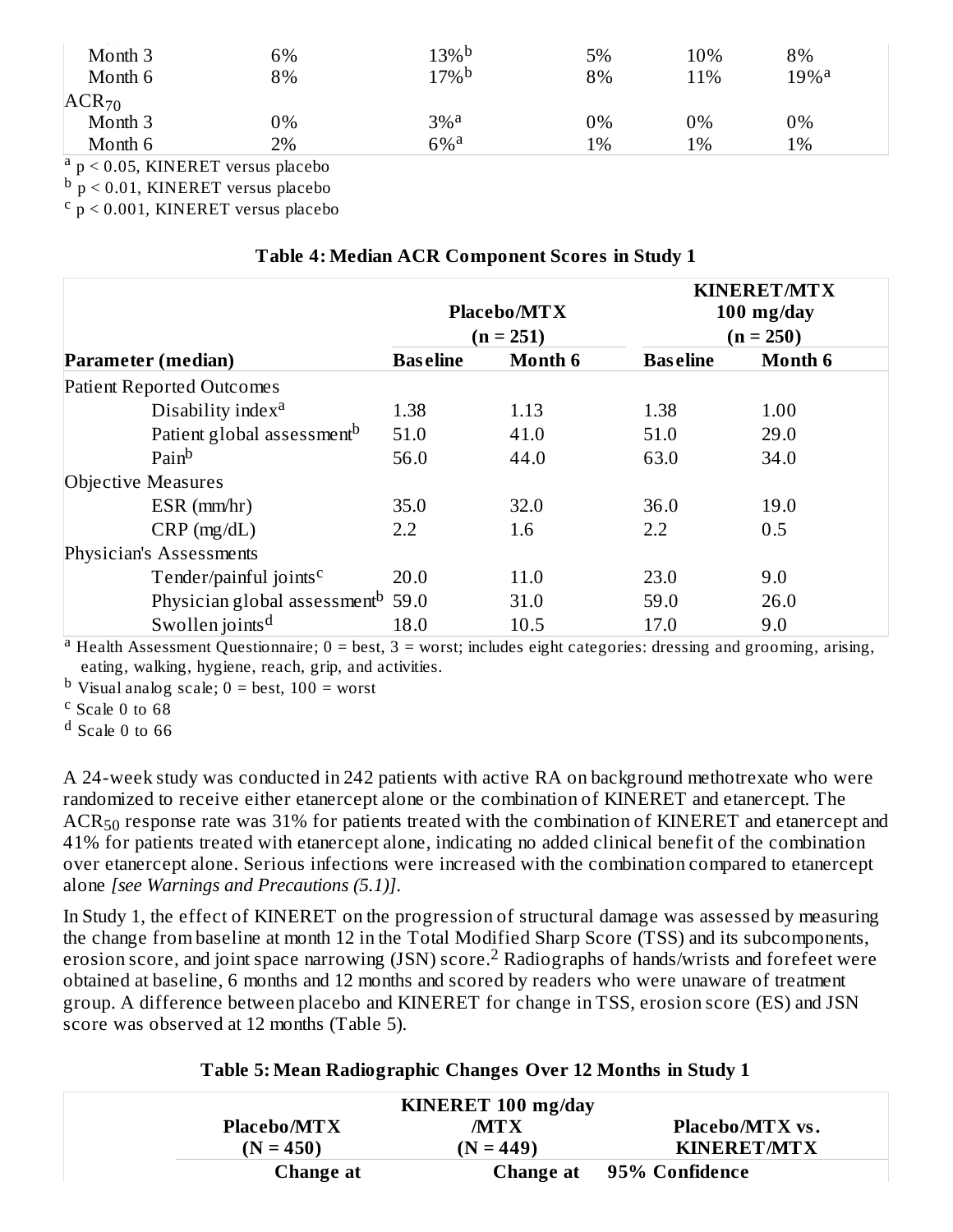|            | <b>Baseline</b> | Month 12 | <b>Baseline</b> | <b>Month 12</b> | Interval*        | p-value**      |
|------------|-----------------|----------|-----------------|-----------------|------------------|----------------|
| <b>TSS</b> |                 | 2.6      | 50              | ⊥.,             | $0.9$ [0.3, 1.6] | ${}_{< 0.001}$ |
| Erosion    | 28              | 1.6      | 25              |                 | $0.5$ [0.1, 1.0] | 0.024          |
| <b>JSN</b> |                 |          | 25              | 0.7             | $0.4$ [0.1, 0.7] | < 0.001        |

\* Differences and 95% confidence intervals for the differences in change scores between Placebo/MTX and KINERET/MTX

\*\* Based on Wilcoxon rank-sum test

The disability index of the Health Assessment Questionnaire (HAQ) was administered monthly for the first six months and quarterly thereafter during Study 1. Health outcomes were assessed by the Short Form-36 (SF-36) questionnaire. The 1-year data on HAQ in Study 1 showed more improvement with KINERET than placebo. The physical component summary (PCS) score of the SF-36 also showed more improvement with KINERET than placebo but not the mental component summary (MCS).

#### **14.2 Clinical Studies in NOMID**

The efficacy of KINERET was evaluated in a prospective, long-term, open-label and uncontrolled study which incorporated a withdrawal period in a subset of 11 patients. This study included 43 NOMID patients 0.7 to 46 years of age treated for up to 60 months. Patients were given an initial KINERET dose of 1–2.4 mg/kg body weight. During the study, the dose was adjusted by 0.5 to 1 mg/kg increments to a protocol-specified maximum of 10 mg/kg daily, titrated to control signs and symptoms of disease. The maximum dose actually studied was 7.6 mg/kg/day. The average maintenance dose was 3 to 4 mg/kg daily. In general, the dose was given once daily, but for some patients, the dose was split into twice daily administrations for better control of disease activity.

NOMID symptoms were assessed with a disease-specific Diary Symptom Sum Score (DSSS), which included the prominent disease symptoms fever, rash, joint pain, vomiting, and headache. In addition, serum amyloid A (SAA), hsCRP, and ESR levels were monitored. Changes in clinical and laboratory parameters from baseline to Months 3 to 6 and from Month 3 (before withdrawal) to the end of the withdrawal period were assessed in the subset of patients who underwent withdrawal. The estimated changes from baseline in DSSS are summarized through Month 60 in Table 6. Results were consistent across all subgroups, including age, gender, presence of CIAS1 mutation, and disease phenotype. Improvements occurred in all individual disease symptoms comprising the DSSS (Table 7), as well as in the serum markers of inflammation. For the 11 patients who went through a withdrawal phase, disease symptoms and serum markers of inflammation worsened after withdrawal and promptly responded to reinstitution of KINERET therapy. Upon withdrawal of treatment, the median time until disease flare criteria were met was 5 days.

| Time point  | Estimated mean change<br>from baseline in DSSS* | 95% confidence interval |  |  |
|-------------|-------------------------------------------------|-------------------------|--|--|
| Month $3-6$ | $-3.5$                                          | $-3.7$ to $-3.3$        |  |  |
| Month 12    | $-3.6$                                          | $-3.9$ to $-3.3$        |  |  |
| Month 36    | $-3.5$                                          | $-3.8$ to $-3.2$        |  |  |
| Month 60    | $-3.5$                                          | $-3.8$ to $-3.1$        |  |  |

|  | Table 6. Estimated change from baseline in DSSS in NOMID patients (N=29) |  |  |  |  |  |
|--|--------------------------------------------------------------------------|--|--|--|--|--|
|  |                                                                          |  |  |  |  |  |

\*Mean (SD) baseline value was 4 .5 (3.2)

#### **Table 7. Individual diary key symptom s cores by visit (ITT diary population)**

| Visit (month) Number of Fever score* Rash score* | patients |          |          | Joint pain<br>score | <b>Vomiting</b><br>score | Headache<br>score |  |
|--------------------------------------------------|----------|----------|----------|---------------------|--------------------------|-------------------|--|
| Baseline                                         | 29       | 0.5(0.8) | 1.9(1.1) | 1.2(1.1)            | 0.1(0.2)                 | 0.9(1.0)          |  |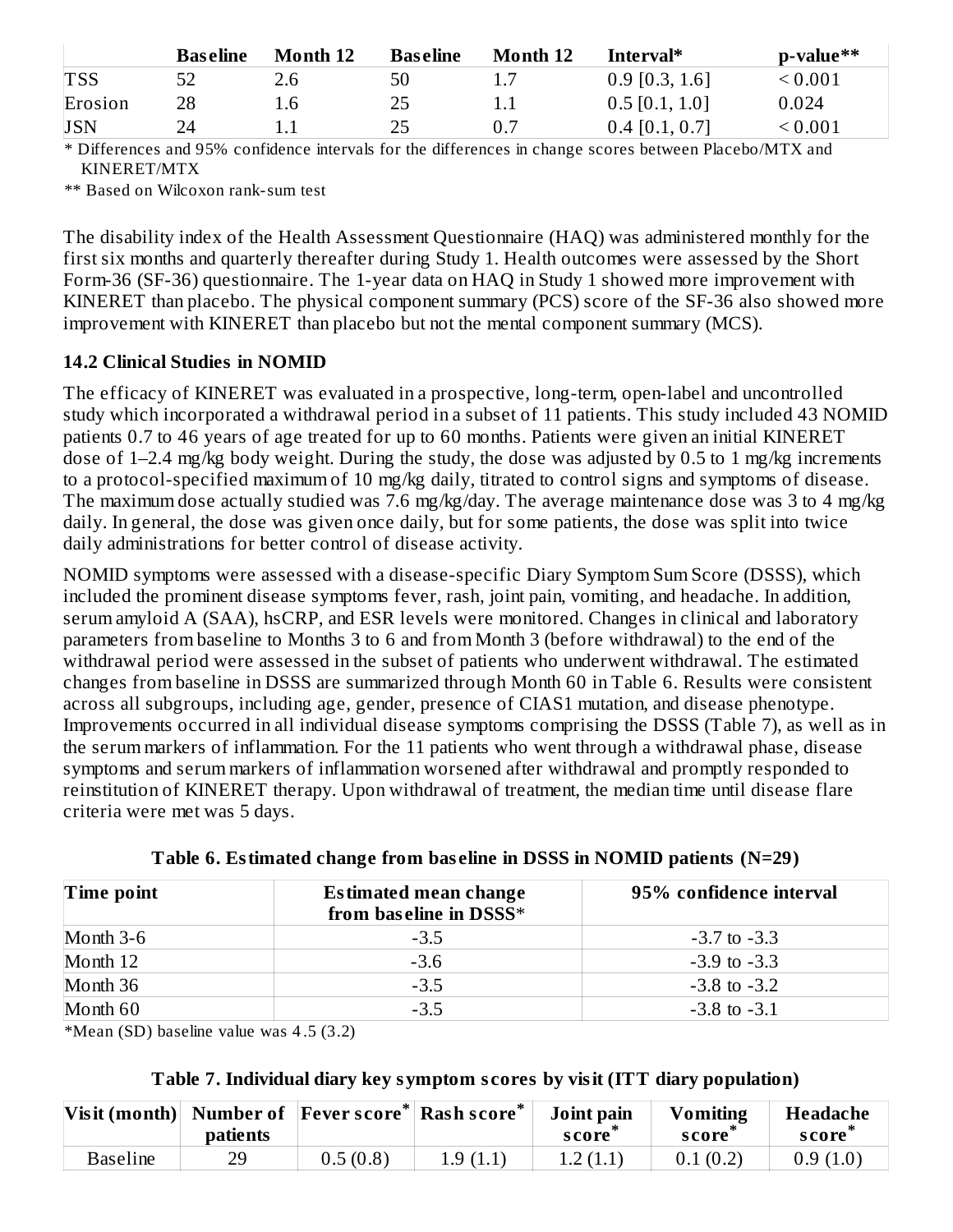|    | 28 | 0.1(0.1) | 0.3(0.5) | 0.2(0.3) | 0.0(0.0) | 0.2(0.3) |
|----|----|----------|----------|----------|----------|----------|
|    | 26 | 0.1(0.2) | 0.1(0.2) | 0.2(0.4) | 0.0(0.1) | 0.1(0.2) |
|    | 25 | 0.0(0.1) | 0.1(0.1) | 0.2(0.4) | 0.0(0.1) | 0.2(0.3) |
| 12 | 24 | 0.1(0.1) | 0.1(0.2) | 0.1(0.2) | 0.0(0.1) | 0.1(0.2) |
| 36 | 19 | 0.0(0.2) | 0.0(0.2) | 0.1(0.3) | 0.0(0.0) | 0.2(0.6) |
| 60 | 15 | 0.0(0.0) | 0.1(0.3) | 0.3(0.7) | 0.0(0.0) | 0.1(0.3) |

\*mean (SD)

KINERET treatment also appeared to be associated with improvement of, or stability in, assessments of other NOMID disease manifestations, such as CNS, audiogram, and visual acuity data, up to Month 60.

#### **14.3 Clinical Studies in DIRA**

The safety and efficacy of KINERET were evaluated in a long-term natural history study including 9 DIRA patients (ages 1 month to 9 years at the start of KINERET treatment) treated with KINERET for up to 10 years. All patients had genetically confirmed DIRA. The starting dose of KINERET was 1 to 2 mg/kg/day in the 6 patients for which the dose was reported. The dose was then individually adjusted to reach a stable efficacious dose to control active inflammation. The highest KINERET dose studied was 7.5 mg/kg/day. At the last visit during the first KINERET treatment period, the dose ranged between 2.2 and 6.1 mg/kg/day. Inflammatory remission was defined as achievement of all of the following criteria:  $CRP \le 5$  mg/L, no pustulosis, no inflammatory bone disease, and no concomitant glucocorticosteroid use. All 9 patients achieved inflammatory remission while on KINERET treatment.

#### **15 REFERENCES**

- 1. Cockcroft DW and Gault HM. Prediction of creatinine clearance from serum creatinine. *Nephron* 1976; 16:31-41.
- 2. Sharp JT, Young DY, Bluhm GB, et al. How many joints in the hands and wrists should be included in a score of radiologic abnormalities used to assess rheumatoid arthritis? *Arthritis Rheum.* 1985; 28:1326-1335.
- 3. National Cancer Institute. Surveillance, Epidemiology, and End Results Database (SEER) Program. SEER Incidence Crude Rates, 11 Registries, 1992-1999.

#### **16 HOW SUPPLIED/STORAGE AND HANDLING**

KINERET is supplied in single-use preservative free, prefilled glass syringes with 29 gauge needles. Each prefilled glass syringe contains 100 mg of anakinra per 0.67 mL. The full syringe contains 100 mg anakinra. KINERET is dispensed in a 4 x 7 syringe dispensing pack containing 28 syringes (NDC 66658-234-28). KINERET is also dispensed in a 1 x 7 syringe dispensing pack containing 7 syringes (NDC 66658-234-07).

#### **Storage**

KINERET should be stored in the refrigerator at 2°C to 8°C (36°F to 46°F). **DO NOT FREEZE OR SHAKE.** Protect from light.

#### **Rx only**

#### **17 PATIENT COUNSELING INFORMATION**

Advise the patient to read the FDA-approved patient labeling (Patient Information and Instructions for Use).

Instruct patients and their caregivers on the proper dosage and administration of KINERET and provide all patients with the "Patient information and Instructions for Use" insert. While this Patient Information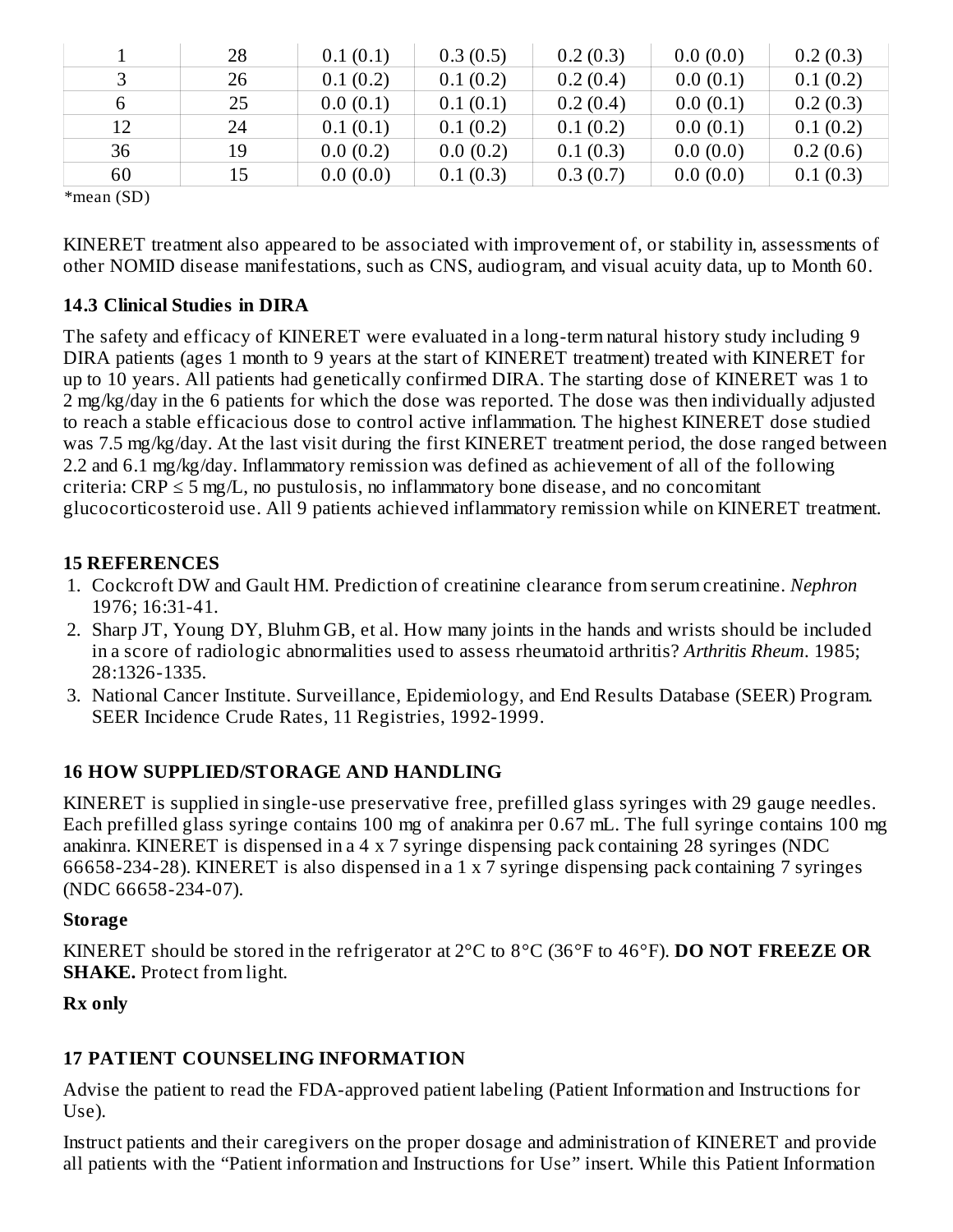and Instructions for Use provides information about the product and its use, it is not intended to take the place of regular discussions between the patient and healthcare provider. The ability to inject subcutaneously should be assessed to ensure proper administration of KINERET. Thoroughly instruct patients and their caregivers on the importance of proper disposal and caution against the reuse of needles, syringes, and drug product. A puncture-resistant container for the disposal of used syringes should be available to the patient. The full container should be disposed of according to the directions provided by the healthcare provider.

Infections: Inform patients that KINERET may lower the ability of their immune system to fight infections. Advise patients of the importance of contacting their doctor if they develop any symptoms of infection.

Injection-site reactions: Physicians should explain to patients that almost a quarter of patients in the clinical trial experienced a reaction at the injection site. Injection-site reactions may include pain, erythema, swelling, prurities, bruising, mass, inflammation, dermatitis, edema, urticaria, vesicles, warmth, and hemorrhage. Inform patients or their caregivers that the prefilled syringe should be removed from refrigeration and left at room temperature for 30 minutes before injecting. Patients should be cautioned to avoid injecting into an area that is already swollen or red. Any persistent reaction should be brought to the attention of the prescribing physician.

Allergic or other drug reactions: Inform patients about the signs and symptoms of allergic and other adverse drug reactions and the appropriate actions they should take if they experience any of these signs and symptoms. Inform patients with DIRA and their caregivers, that DIRA patients may have an increased risk of allergic reactions, particularly in the first several weeks of treatment and they should be monitored closely.

#### **sobi SWEDISH ORPAHN BIOVITRUM**

#### **Manufactured by**:

Swedish Orphan Biovitrum AB (publ) SE-112 76 Stockholm, Sweden

U.S. License No. 1859

© Swedish Orphan Biovitrum AB (publ). All rights reserved.

The product, its production and/or its use may be covered by one or more US Patents, including US Patent Nos. 6,599,873 and 6,858,409 as well as other patents or patents pending.

#### **Patient Information Kineret® (KIN-eh-ret) (anakinra) injection, for subcutaneous us e**

#### **What is Kineret?**

Kineret is a prescription medicine called an interleukin-1 receptor antagonist (IL-1Ra) used to:

- Reduce the signs and symptoms and slow the damage of moderate to severe active rheumatoid arthritis (RA) in people age 18 years and older when 1 or more other medicines for RA have not worked.
- Treat people with a form of Cryopyrin-Associated Periodic Syndromes (CAPS) called Neonatal-Onset Multisystem Inflammatory Disease (NOMID).
- Treat people with Deficiency of Interleukin-1 Receptor Antagonist (DIRA).

## Kineret is not for children with Juvenile Rheumatoid Arthritis.

# **Do not us e Kineret if you are allergic to:**

- proteins made from bacteria called E.Coli. Ask your healthcare provider if you are not sure.
- anakinra or any of the ingredients in Kineret. See the end of this leaflet for a complete list of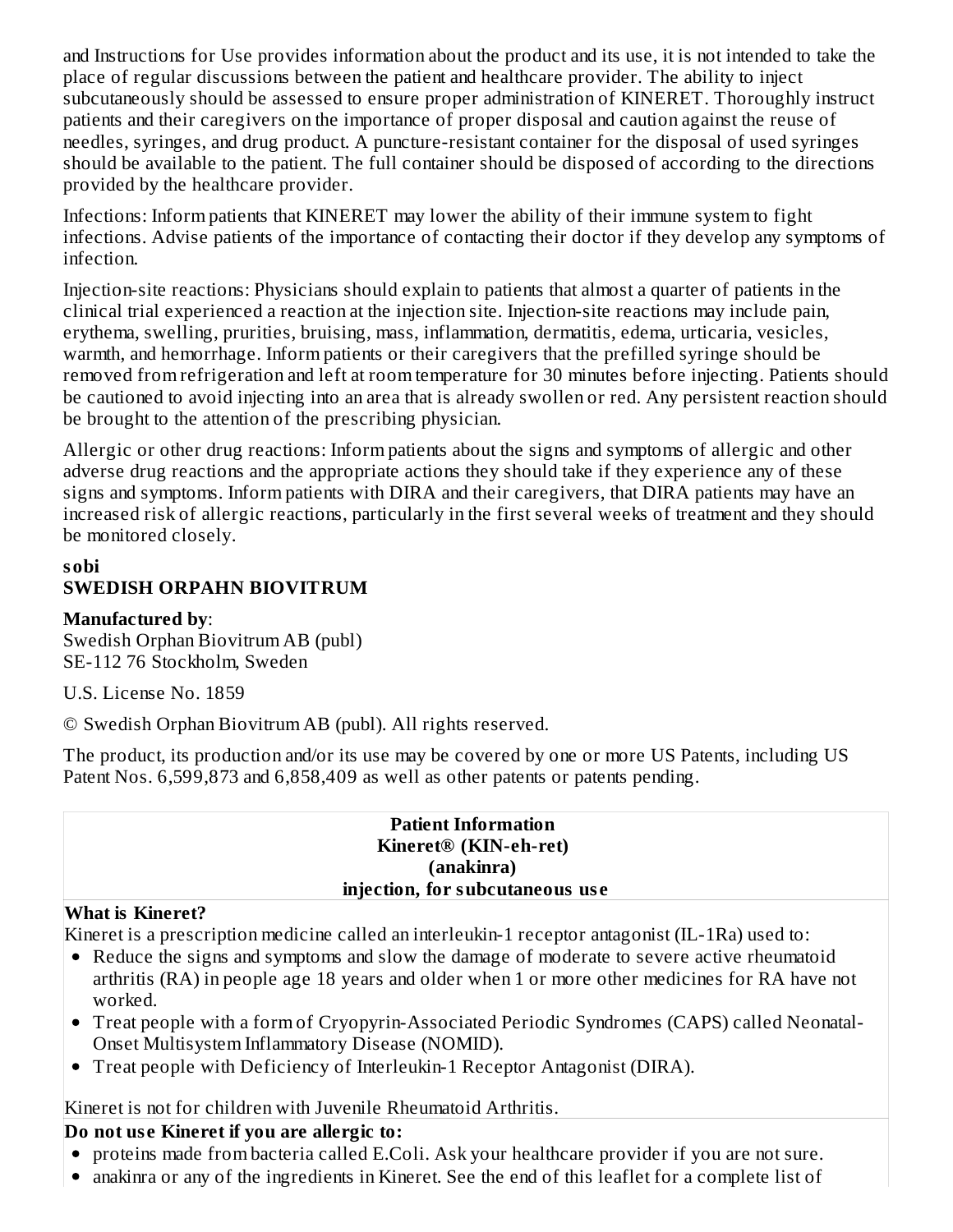#### **Before you us e Kineret, tell your healthcare provider about all of your medical conditions, including if you:**

- have an infection, a history of infections that keep coming back or other problems that can increase your risk of infections.
- are scheduled to receive any vaccines. People using Kineret should not receive live vaccines.
- have kidney problems.
- are pregnant or plan to become pregnant. It is not known if Kineret will harm your unborn baby.
- are breastfeeding or plan to breastfeed. It is not known if Kineret passes into your breast milk. You and your healthcare provider should decide if you will use Kineret or breastfeed.

#### **Tell your healthcare provider about all the medicines you take,** including prescription and over-thecounter medicines, vitamins, and herbal supplements.

Kineret and other medicines may affect each other and cause serious side effects.

Especially, tell your healthcare provider if you take certain other medicines that:

affect your immune system called Tumor Necrosis Factor (TNF) blockers

Ask your healthcare provider for a list of these medicines if you are not sure.

Know the medicines you take. Keep a list of your medicines and show it to your healthcare provider and pharmacist when you get a new prescription.

#### **How should I us e Kineret?**

- Read the Instructions for Use at the end of this Patient Information for information about the right way to use Kineret.
- Use Kineret exactly as your healthcare provider tells you to.
- You may not have to use all of the liquid medicine in the prefilled syringe. Your healthcare provider will show you how to find the correct dose of Kineret for you or your child.
- Kineret is given by injection under your skin.
- Inject Kineret at about the same time each day.
- If you have a kidney problem your healthcare provider may need to change how often you use your Kineret injections.
- If you miss a dose of Kineret, talk to your healthcare provider to find out when you should use your next injection.

#### **What are the possible side effects of Kineret? Kineret may caus e s erious side effects, including:**

- **s erious infections.** Kineret may lower your ability to fight infections. During your treatment with Kineret, call your healthcare provider right away if you:
	- get an infection.
	- have any sign of an infection including a fever or chills.
	- have any open sores on your body.

You may get an infection if you receive live vaccines while you use Kineret. You should not receive live vaccines while you use Kineret.

- **allergic reactions.** Stop using Kineret and call your healthcare provider or get emergency help right away if you have any of these symptoms of an allergic reaction:
	- swelling of your face, lips, mouth or tongue
	- trouble breathing
	- wheezing
	- severe itching
	- skin rash, hives, redness, or swelling outside of the injection site area
	- dizziness or fainting
	- fast heartbeat or pounding in your chest (tachycardia)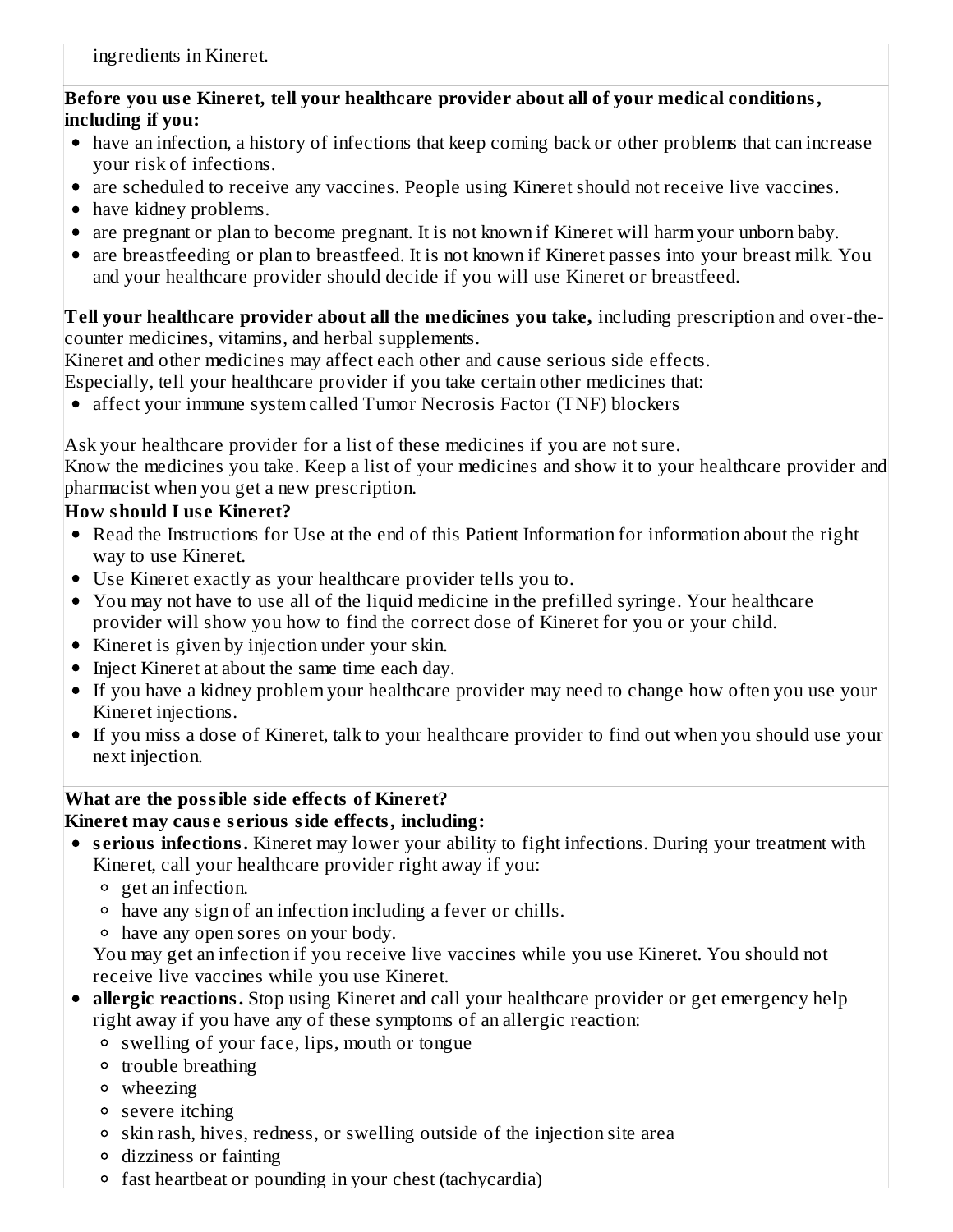sweating

People with DIRA may have an increased risk of allergic reactions, especially in the first several weeks.

- **decreas ed ability of your body to fight infections (immunosuppression).** It is not known if treatment with medicines that cause immunosuppression, like Kineret, affect your risk of getting cancer.
- **low white blood cell count (neutropenia).** Kineret may cause you to have a lower number of certain white blood cells (neutrophils). Neutrophils are important in fighting infections. You should have blood tests before starting treatment with Kineret, then monthly for 3 months. After the first 3 months you should have your blood tested every 3 months for up to 1 year.

The most common side effects of Kineret include:

- injection site skin reactions. The symptoms of injection site skin reactions may include:
- redness **itching** • swelling objects that the stinging of stinging

fast heartbeat or pounding in your chest (tachycardia)

bruising

Most injection site reactions are mild, happen early during treatment, and last about 14 to 28 days. Injection site reactions have been observed less frequently in people with NOMID.

- rheumatoid arthritis (RA) gets worse even with treatment, if you already have RA
- headache
- nausea and vomiting
- diarrhea
- joint pain
- fever
- feeling like you have the flu
- sore throat or runny nose
- sinus infection
- pain in your stomach area

Tell your healthcare provider if you have any side effect that bothers you or that does not go away. These are not all of the possible side effects of Kineret. For more information, ask your healthcare provider or pharmacist.

Call your doctor for medical advice about side effects. You may report side effects to FDA at 1-800- FDA-1088.

# **How should I store KINERET?**

- Store Kineret in the refrigerator between 36F to 46°F (2°C to 8°C).
- **Do not freeze or shake Kineret.**
- Keep Kineret in its original carton and away from light.**Keep Kineret and all medicines out of the reach of children.**

# **General information about the safe and effective us e of KINERET.**

Medicines are sometimes prescribed for purposes other than those listed in a Patient Information Leaflet. Do not use Kineret for a condition for which it was not prescribed. Do not give Kineret to other people, even if they have the same symptoms that you have. It may harm them. You can ask your pharmacist or healthcare provider for information about Kineret that is written for health professionals.

## **What are the ingredients in KINERET?**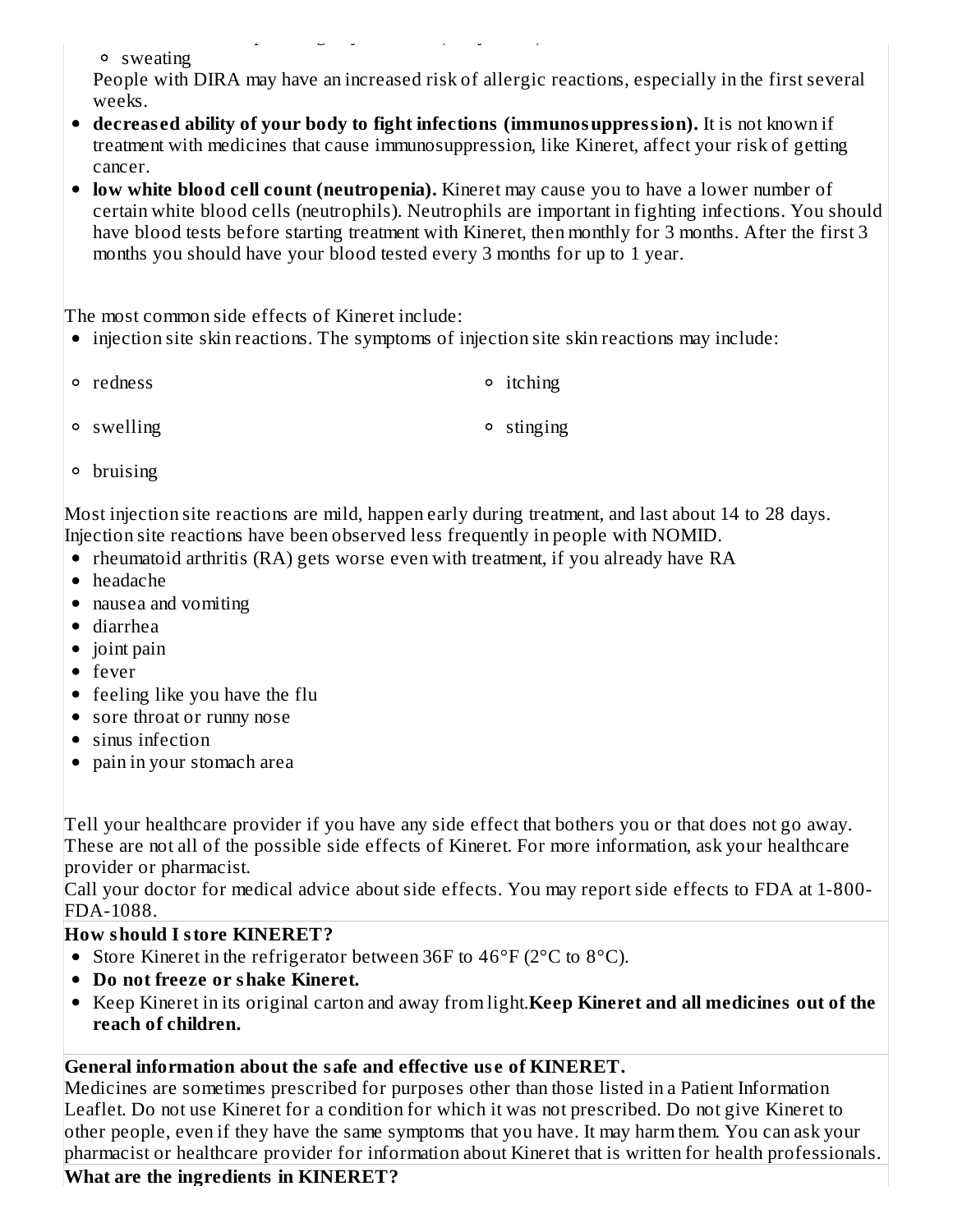**Active ingredient:** anakinra **Inactive ingredients:** anhydrous citric acid, disodium EDTA, polysorbate 80, and sodium chloride in Water for Injection, USP

Manufactured by: Swedish Orphan Biovitrum AB (publ) SE-112 76 Stockholm, Sweden License No. 1859

© Swedish Orphan Biovitrum AB (publ). All rights reserved.

This Patient Information has been approved by the U.S. Food and Drug Administration For more information, go to www.kineretrx.com or call 1-866-547-0644.

Revised: December 2020

#### **Instructions for Us e**

 $\mathbf K$ ineret $^\circledR$  (KIN-eh-ret)

**(anakinra)**

#### **injection, for subcutaneous us e**

Read this Instructions for Use before you start using Kineret and each time you get a refill. There may be new information. This information does not take the place of talking to your healthcare provider about your medical condition or your treatment.

#### **Supplies you will need to give your Kineret injection: See Figure A.**

- 1 Kineret prefilled syringe
- 1 alcohol wipe
- 1 dry sterile gauze or tissue
- 1 puncture-resistant sharps disposal container

**EQUIPMENT:** To give yourself a subcutaneous injection you will need:







A new pre-filled syringe of Kineret

alcohol wipes or similar **Figure A**

**ALCOHOL** 

a sterile gauze or tissue

Each Kineret dose comes in a prefilled glass syringe. There are 7 syringes in each new Kineret box, 1 for each day of the week. Use a new Kineret syringe each day. Use the Kineret prefilled syringe that matches the day of the week until all 7 syringes are used.

#### **Setting up for your injection:**

**Step 1**. Take the carton containing the prefilled syringes of Kineret out of the refrigerator. Remove the prefilled syringe from the box that matches the day of the week. Put the carton containing the remaining prefilled syringes back in the refrigerator.

**Step 2.** Find a clean, flat work surface, such as a table.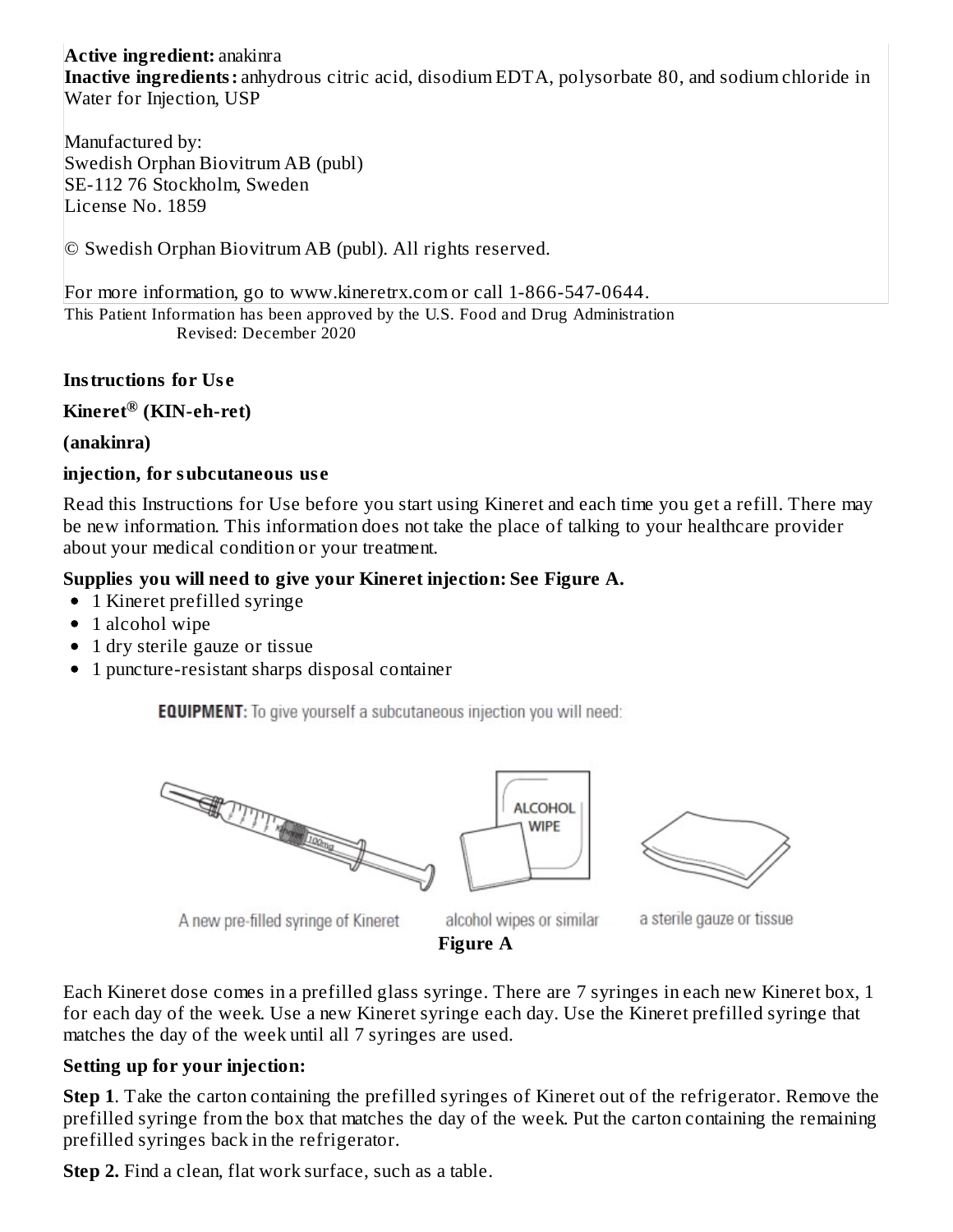**Step 3.** Check the expiration date (EXP) on the syringe label. **See Figure B.**

If the expiration date has passed, **do not** use the syringe. Call your pharmacist or call 1-866-773-5274 for assistance.



**Step 4.** Take the Kineret prefilled syringe out of the refrigerator and leave it in room temperature for 30 minutes before your injection.

Make sure the liquid medicine in the prefilled syringe is clear and colorless. It is normal to see a small amount of tiny particles that are white, or that you can see through. **Do not** inject the medicine if it is cloudy or discolored, or has large or colored particles. Call your healthcare provider or pharmacist if you have any questions about your Kineret prefilled syringe.

**Step 5.** Gather all the supplies you will need for your injection.

**Step 6.** Wash your hands with soap and warm water.

# **Preparing your correct dos e of Kineret:**

- Preparing a 100mg dose of Kineret:
	- Hold the syringe barrel and pull the cover straight off the needle. **See Figure C**. Do not touch the needle or push the plunger. Throw away the needle cover.



**Figure C**

- You may notice small air bubbles in the prefilled syringe. You do not have to remove the air bubbles before injecting. Injecting the solution with the air bubbles is harmless.
- Carefully place the barrel of the syringe on the table until you are ready to inject. **Do not let the needle touch the table. Do not recap the needle.**
- How to prepare a dose of Kineret less than 100 mg:  $\bullet$ 
	- Hold the syringe in 1 hand with the needle pointing straight upwards. **See Figure D.** Put your thumb on the plunger rod and push slowly until you see a tiny liquid drop at the tip of the needle.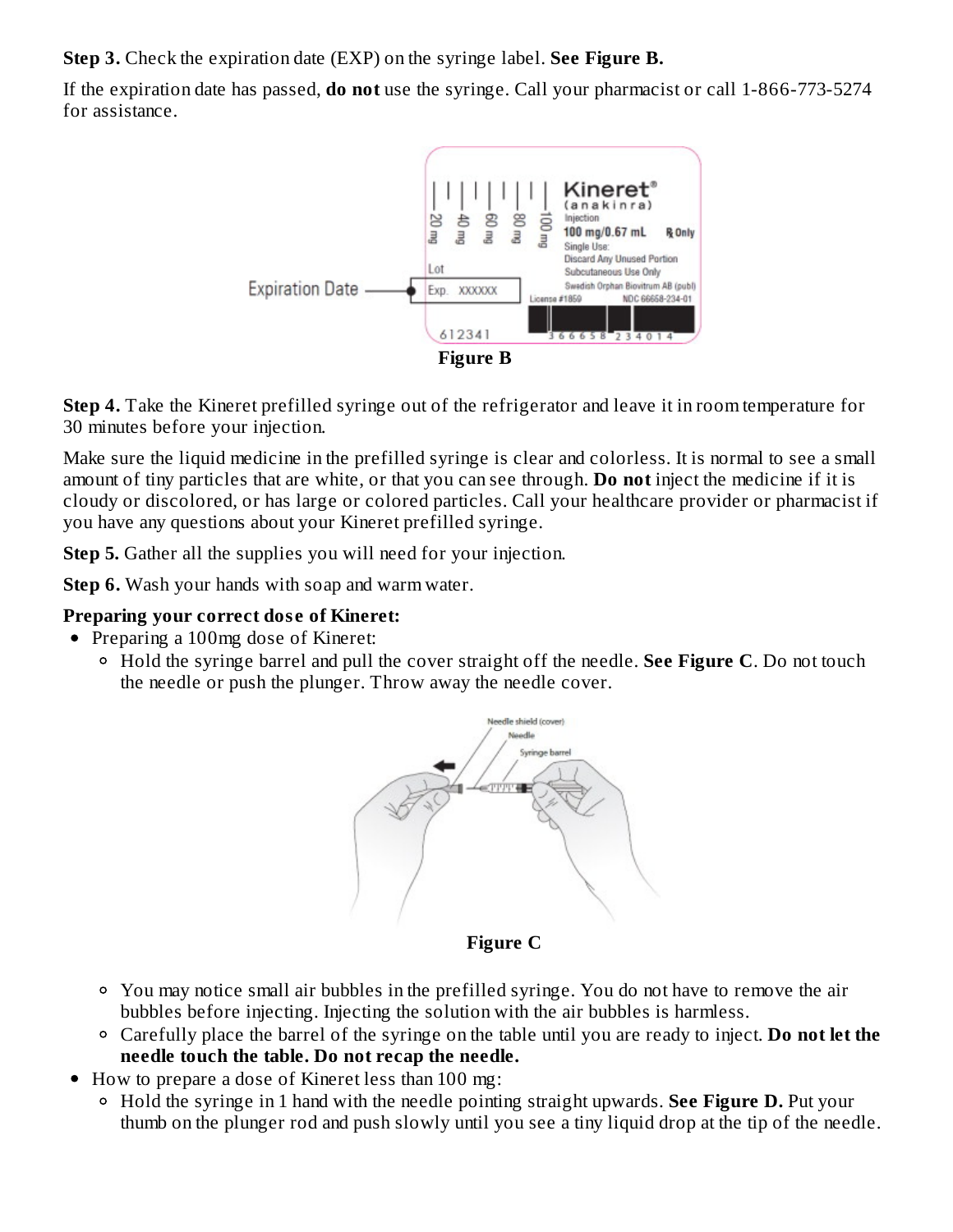

**Figure D**

Turn the syringe so that the needle is now pointing downwards. Place a sterile gauze or tissue on a flat surface and hold the syringe above it with the needle pointing towards the gauze or tissue. **See Figure E.** Make sure the needle does not touch the gauze or tissue.



- Put your thumb on the plunger rod and push slowly until you can see that the top of the plunger has reached the correct number for your Kineret dose your healthcare provider has prescribed. The liquid that was pushed out of the needle will be absorbed by the gauze or tissue. **See Figure E**.
- <sup>o</sup> If you are not able to select the correct dose of Kineret, throw away the syringe and use a new one.
- Carefully place the barrel of the syringe on the table until you are ready to inject. **Do not let the needle touch the table. Do not recap the needle.**

#### **Selecting and preparing the injection site:**

**Step 7.** Choose an injection site. **See Figure F.**

Recommended injection sites for adults and children include:

- outer area of the upper arms
- abdomen (except the 2-inch area around the belly button)
- front of the middle thighs
- upper outer areas of the buttocks

**Adult Child**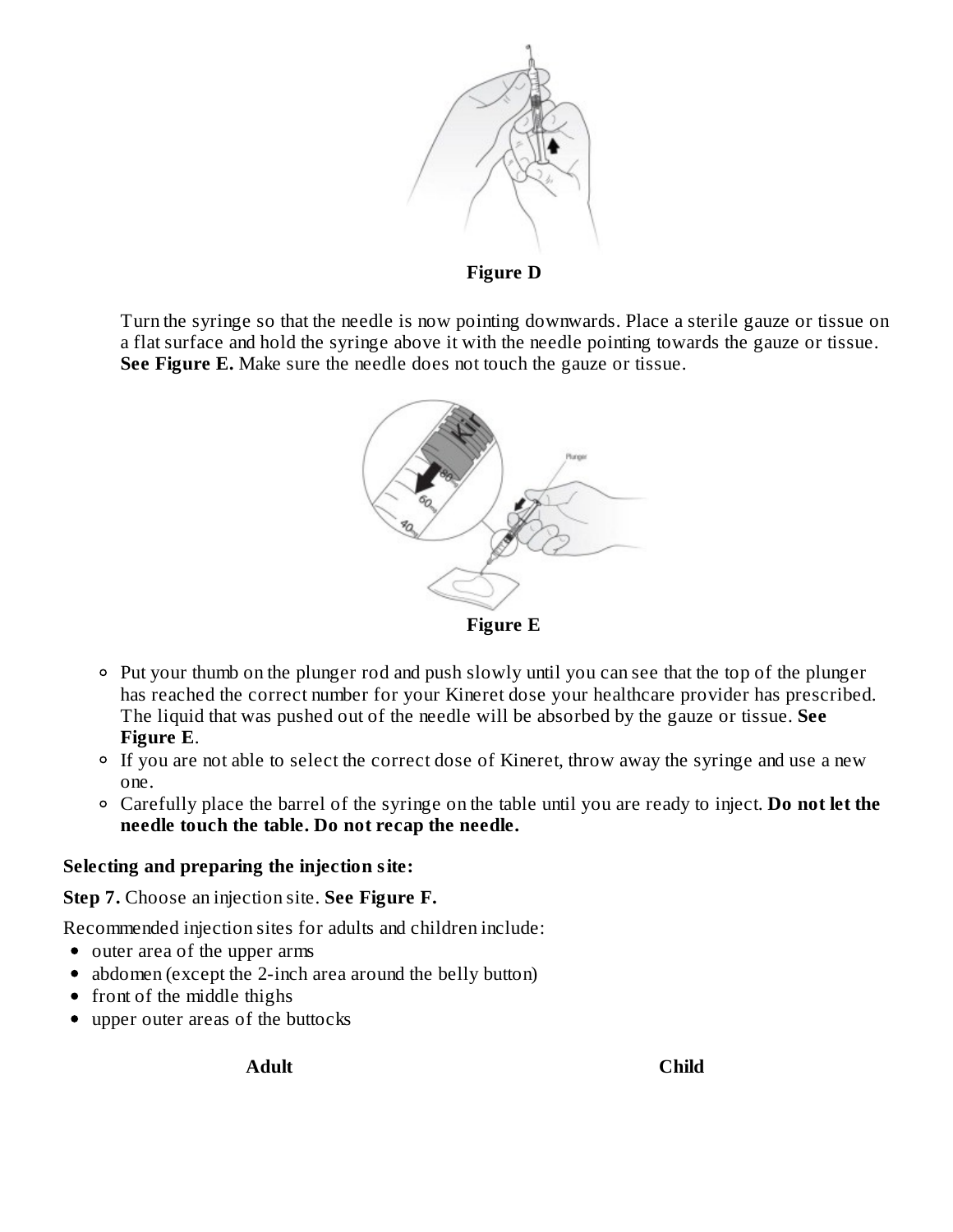



Choose a new site each time you use Kineret. Choosing a new site may help avoid soreness at 1 site. Do not inject Kineret into an area of skin that is tender, red, bruised, swollen, or hard. Avoid areas of skin with scars or stretch marks. Do not inject Kineret close to a vein that you can see under the surface of your skin.

Clean your injection site with an alcohol swab. Let the area dry completely.

#### **Giving your injection:**

**Step 8.** Gently pinch a fold of skin at the cleaned injection site.

**Step 9.** With your other hand, hold the syringe like a pencil at a 45 degree to 90 degree angle to the skin. With a quick, dart-like motion insert the needle into the skin**. See Figure G.**



**Figure G**

**Step 10.** After the needle is inserted into the skin, slowly push the plunger all the way down to inject Kineret. **See Figure H**.



**Figure H**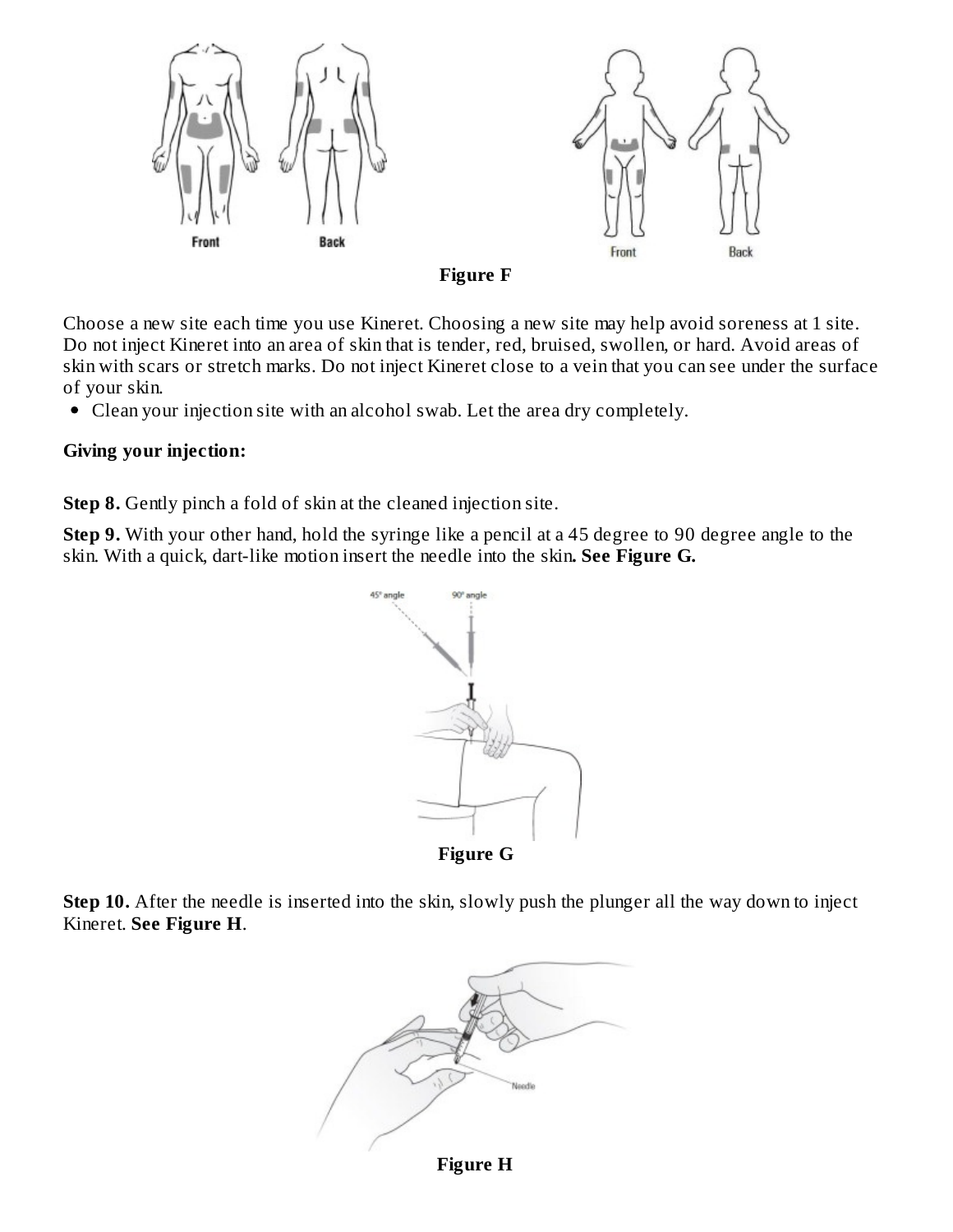**Step 11.** When the syringe is empty, pull the needle out of the skin while carefully keeping the needle at the same angle as inserted. **See Figure I.**



**Figure I**

**Step 12.** Place a dry cotton ball or gauze pad over the injection site and press for several seconds. **See** Figure **J.** Do not use an alcohol swab as it may cause stinging. If there is a little bleeding, you may cover the injection site with a small bandage.



#### **Important Information about your Kineret prefilled syringe:**

- Use each Kineret prefilled syringe only 1 time. **Do not** use a syringe more than 1 time. **Do not** recap a needle.
- You may not have to use all of the liquid medicine in the prefilled syringe. Your healthcare provider will show you how to find the correct dose of Kineret for you or your child.
- If you notice that some medicine is left in the prefilled syringe, do not inject again with the same prefilled syringe.
- **If you drop a prefilled syringe, do not us e it.** The glass syringe may be broken, or the needle may be bent or dirty. Throw away the prefilled syringe and replace it with a new one. Take a new prefilled syringe from what would be the last day of the week in your current box. For example, if you start on Wednesday, the last day of the week in your series is Tuesday. After using all the remaining prefilled syringes in your current box, start your next box of Kineret prefilled syringes.

#### **Disposal of your Kineret syringes:**

- Put your used syringes in a FDA-cleared sharps disposal container right away after use. **Do not throw away (dispos e of) loos e syringes in your hous ehold trash.**
- If you do not have a FDA-cleared sharps disposal container, you may use a household container that is:
	- made of a heavy-duty plastic
	- can be closed with a tight-fitting, puncture-resistant lid, without sharps being able to come out
	- upright and stable during use
	- leak-resistant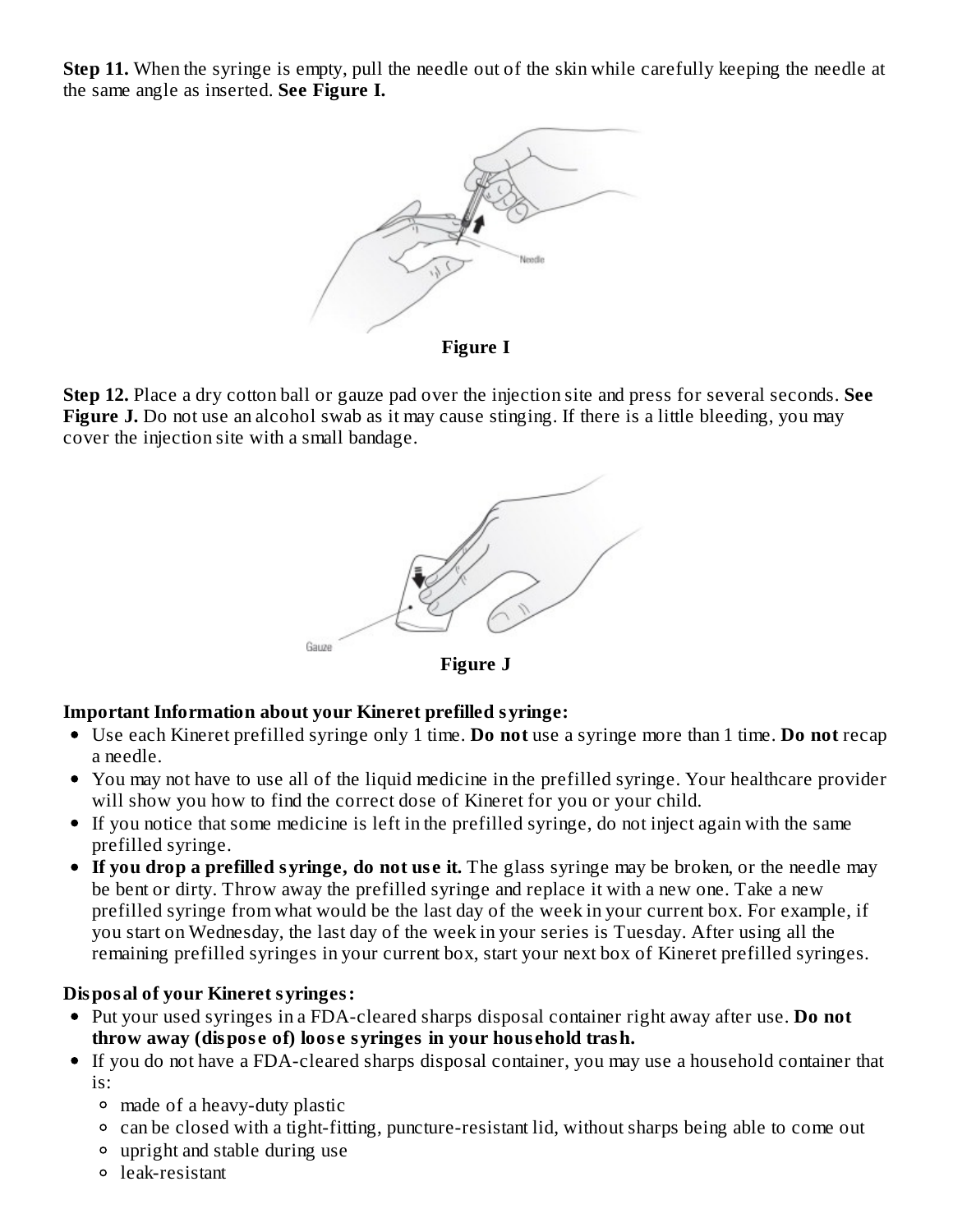properly labeled to warn of hazardous waste inside the container

- When your sharps disposal container is almost full, you will need to follow your community guidelines for the right way to dispose of your sharps disposal container. There may be state or local laws about how you should throw away used needles and syringes. For more information about safe sharps disposal, and for specific information about sharps disposal in the state that you live in, go to the FDA's website at: http://www.fda.gov/safesharpsdisposal.
- Do not dispose of your used sharps disposal container in your household trash unless your community guidelines permit this. Do not recycle your used sharps disposal container.
- Throw away the wet gauze or tissue with your syringe and clean the table surface with a fresh swab.

This Patient Information and Instructions for Use has been approved by the U.S. Food and Drug Administration.

#### **sobi SWEDISH ORPHAN BIOVITRUM**

#### **Manufactured by:**

Swedish Orphan Biovitrum AB (publ) SE-112 76 Stockholm, Sweden License No. 1859

© Swedish Orphan Biovitrum AB (publ). All rights reserved. Revised Date: 12/2020

Principal Display Panel - Carton Label

4 x 7 Syringe Dispensing Packs (28 x 100 mg/0.67 mL Prefilled Glass Syringes) NDC 66658-234-28

#### **sobi**

**Kineret® (anakinra)**

Injecton

**100 mg/0.67 mL**

Single Use: Discard Any Unused Portion

Subcutaneous Use Only

Graduated Prefilled Glass Syringes with 29 Gauge Needles

Sterile Solution - No Preservative

Manufactured by Swedish Orphan Biovitrum AB (publ)

SE-112 76 Stockholm, Sweden

License # 1859 **Rx** Only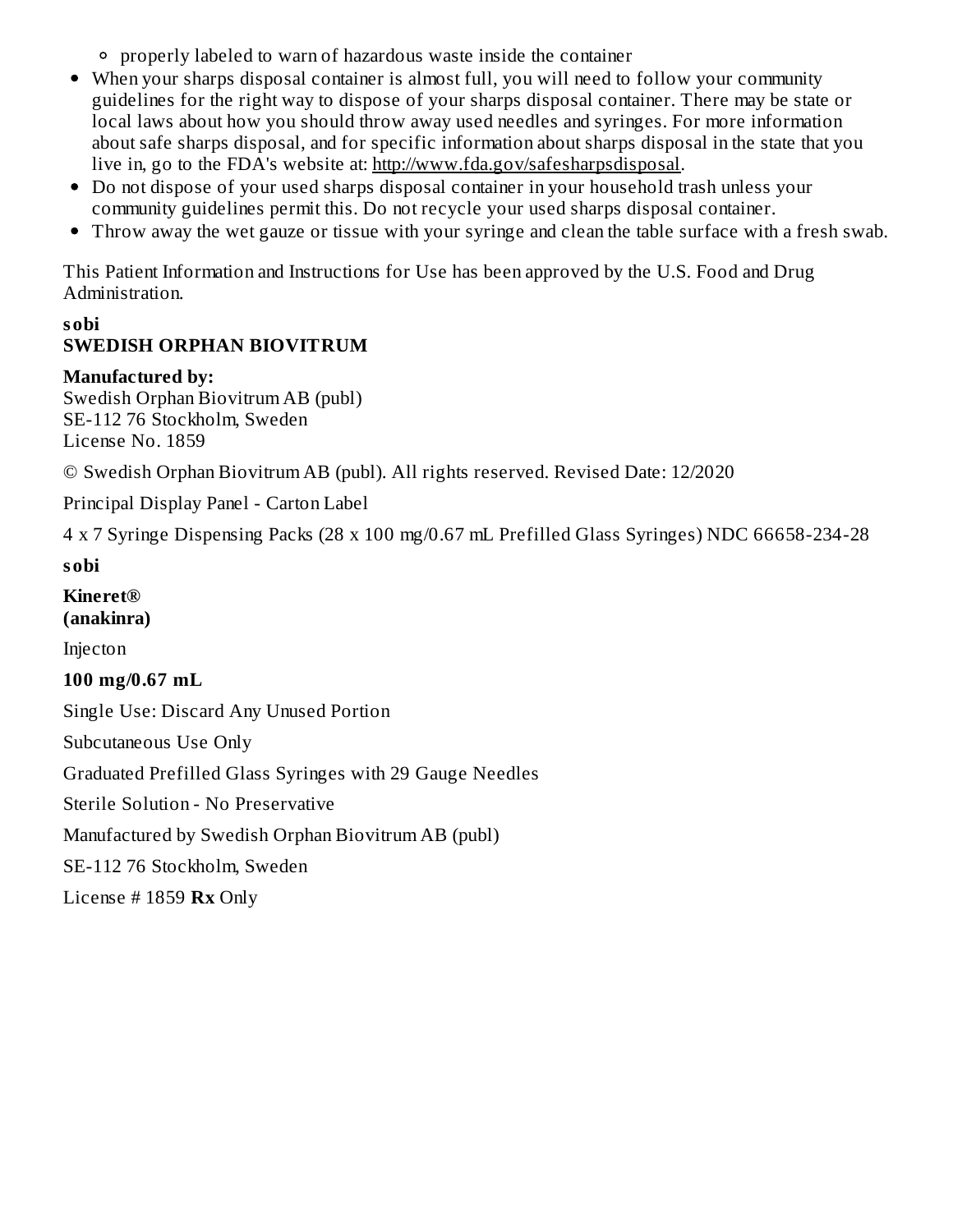

Principal Display Panel - Carton Label

(Seven x 100 mg/0.67 mL Prefilled Glass Syringes) NDC 66658-234-07

**sobi**

**Kineret® (anakinra)**

Injecton

#### **100 mg/0.67 mL**

Single Use: Discard Any Unused Portion

Subcutaneous Use Only

Graduated Prefilled Glass Syringes with 29 Gauge Needles

Sterile Solution - No Preservative

Refrigerate at 2 $\degree$  to 8 $\degree$ C (36 $\degree$  to 46 $\degree$ F). Do Not Freeze or Shake.

Protect from Light.

Rx Only

Manufactured by Swedish Orphan Biovitrum AB (publ)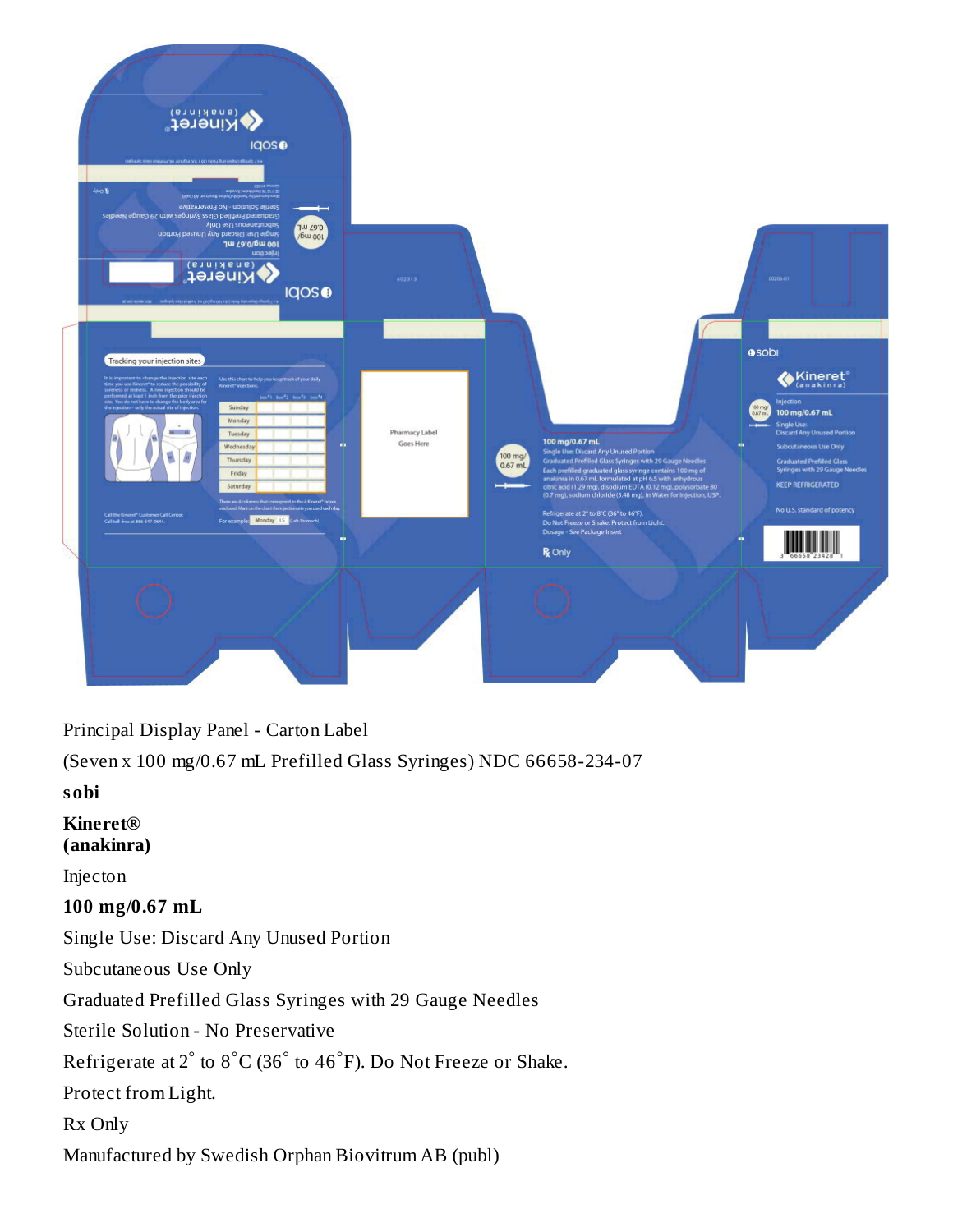SE-112 76 Stockholm, Sweden License # 1859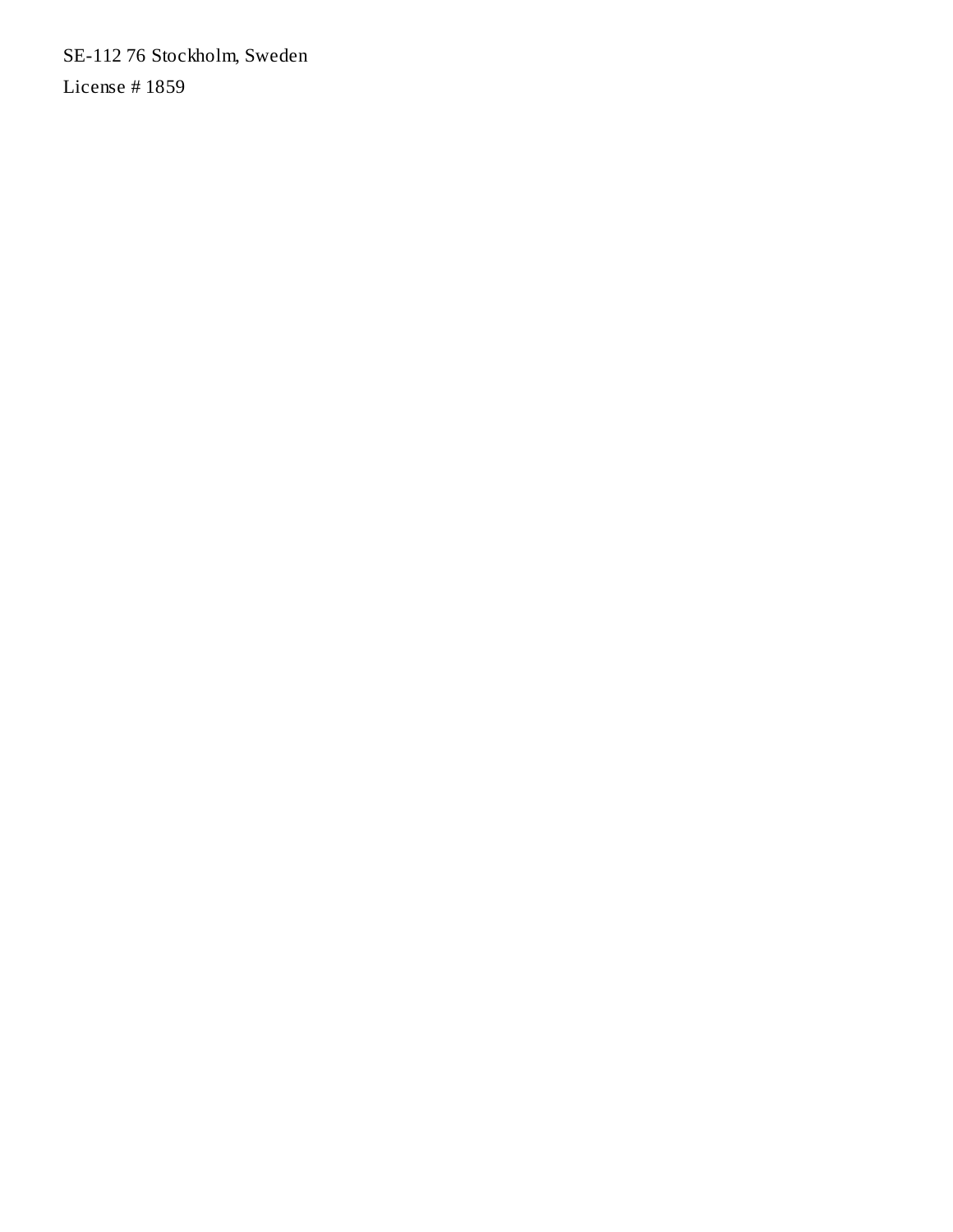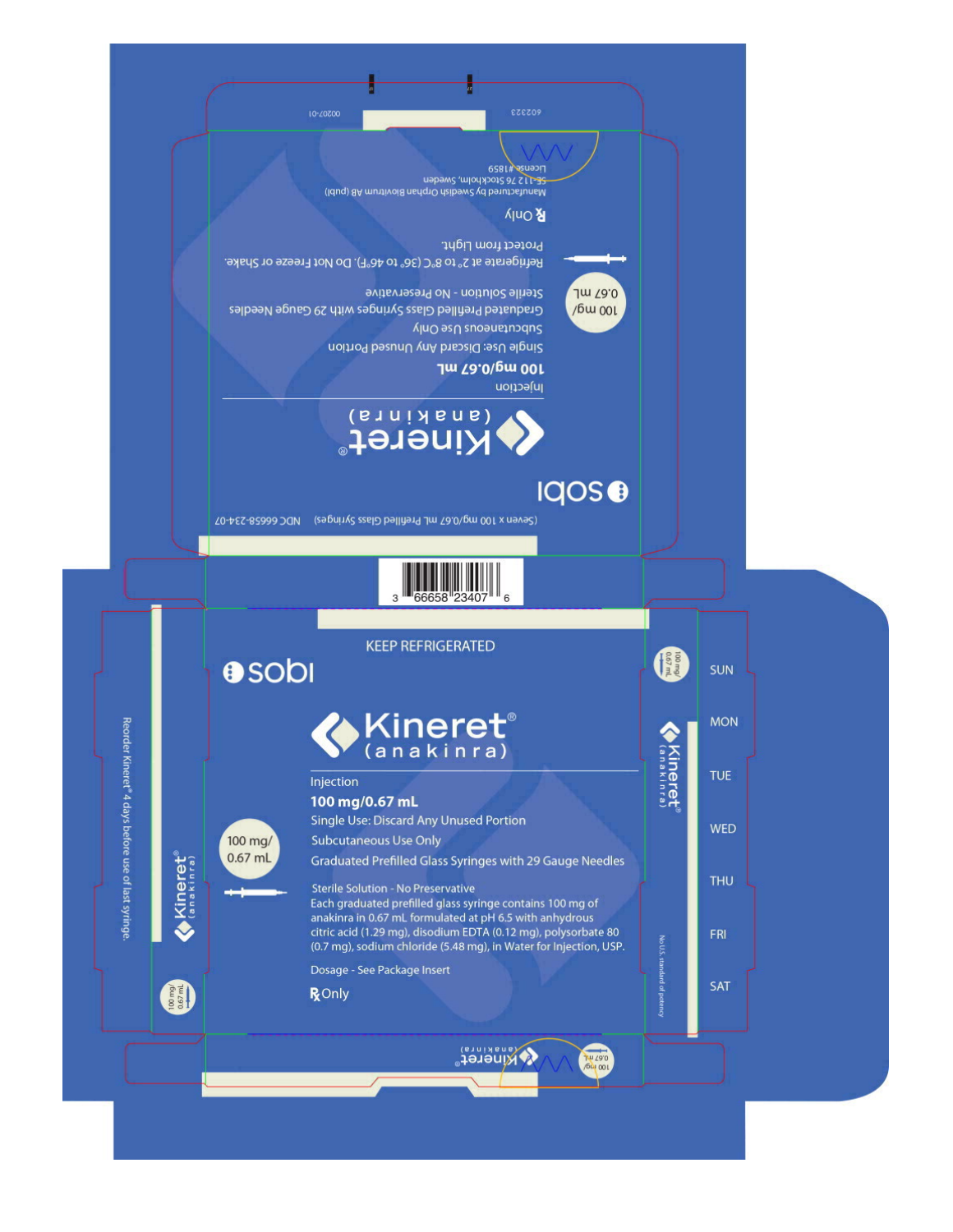|                                                                                                           | <b>KINERET</b>                                                                                       |                                          |                            |                    |                                |  |                                       |  |
|-----------------------------------------------------------------------------------------------------------|------------------------------------------------------------------------------------------------------|------------------------------------------|----------------------------|--------------------|--------------------------------|--|---------------------------------------|--|
|                                                                                                           | anakinra injection, solution                                                                         |                                          |                            |                    |                                |  |                                       |  |
|                                                                                                           |                                                                                                      |                                          |                            |                    |                                |  |                                       |  |
|                                                                                                           | <b>Product Information</b>                                                                           |                                          |                            |                    |                                |  |                                       |  |
|                                                                                                           | Product Type                                                                                         |                                          | HUMAN PRESCRIPTION DRUG    |                    | Item Code (Source)             |  | NDC:66658-234                         |  |
|                                                                                                           | <b>Route of Administration</b>                                                                       |                                          | <b>SUBCUTANEOUS</b>        |                    |                                |  |                                       |  |
|                                                                                                           |                                                                                                      |                                          |                            |                    |                                |  |                                       |  |
|                                                                                                           |                                                                                                      | <b>Active Ingredient/Active Moiety</b>   |                            |                    |                                |  |                                       |  |
|                                                                                                           |                                                                                                      |                                          | <b>Ingredient Name</b>     |                    | <b>Basis of Strength</b>       |  | Strength                              |  |
|                                                                                                           | anakinra (UNII: 9013DUQ28K) (anakinra - UNII:9013DUQ28K)                                             |                                          |                            | anakinra           |                                |  | 100 mg in 0.67 mL                     |  |
|                                                                                                           |                                                                                                      |                                          |                            |                    |                                |  |                                       |  |
|                                                                                                           |                                                                                                      |                                          |                            |                    |                                |  |                                       |  |
|                                                                                                           | <b>Inactive Ingredients</b>                                                                          |                                          | <b>Ingredient Name</b>     |                    |                                |  |                                       |  |
|                                                                                                           |                                                                                                      | anhydrous citric acid (UNII: XF417D3PSL) |                            |                    | Strength<br>1.29 mg in 0.67 mL |  |                                       |  |
|                                                                                                           | sodium chloride (UNII: 451W47IQ8X)                                                                   |                                          |                            | 5.48 mg in 0.67 mL |                                |  |                                       |  |
|                                                                                                           | edetate disodium (UNII: 7FLD91C86K)                                                                  |                                          |                            |                    | 0.12 mg in 0.67 mL             |  |                                       |  |
|                                                                                                           | polysorbate 80 (UNII: 6OZP39ZG8H)                                                                    |                                          |                            |                    | 0.70 mg in 0.67 mL             |  |                                       |  |
|                                                                                                           | Water (UNII: 059QF0KO0R)                                                                             |                                          |                            |                    |                                |  |                                       |  |
|                                                                                                           |                                                                                                      |                                          |                            |                    |                                |  |                                       |  |
|                                                                                                           |                                                                                                      |                                          |                            |                    |                                |  |                                       |  |
|                                                                                                           | Packaging                                                                                            |                                          |                            |                    |                                |  |                                       |  |
|                                                                                                           | # Item Code                                                                                          |                                          | <b>Package Description</b> |                    | Date                           |  | Marketing Start Marketing End<br>Date |  |
| $\mathbf{1}$                                                                                              | NDC:66658-<br>234-07                                                                                 | 7 in 1 CARTON                            |                            |                    | 12/15/2009                     |  |                                       |  |
| 1                                                                                                         | 0.67 mL in 1 SYRINGE, GLASS; Type 2: Prefilled Drug Delivery<br>Device/System (syringe, patch, etc.) |                                          |                            |                    |                                |  |                                       |  |
| $\overline{2}$                                                                                            | NDC:66658-<br>4 in 1 CASE<br>234-28                                                                  |                                          |                            | 12/15/2009         |                                |  |                                       |  |
| NDC:66658-<br>$\overline{2}$<br>7 in 1 CARTON<br>234-07                                                   |                                                                                                      |                                          |                            |                    |                                |  |                                       |  |
| 0.67 mL in 1 SYRINGE, GLASS; Type 2: Prefilled Drug Delivery<br>2<br>Device/System (syringe, patch, etc.) |                                                                                                      |                                          |                            |                    |                                |  |                                       |  |
|                                                                                                           |                                                                                                      |                                          |                            |                    |                                |  |                                       |  |
|                                                                                                           |                                                                                                      |                                          |                            |                    |                                |  |                                       |  |
|                                                                                                           |                                                                                                      |                                          |                            |                    |                                |  |                                       |  |

| <b>Marketing Information</b> |                                                 |                             |                           |  |  |
|------------------------------|-------------------------------------------------|-----------------------------|---------------------------|--|--|
| <b>Marketing Category</b>    | <b>Application Number or Monograph Citation</b> | <b>Marketing Start Date</b> | <b>Marketing End Date</b> |  |  |
| BLA                          | BLA103950                                       | 12/15/2009                  |                           |  |  |
|                              |                                                 |                             |                           |  |  |

**Labeler -** Swedish Orphan Biovitrum AB (publ) (354010589)

| Establishment                                                                   |                |               |                                   |
|---------------------------------------------------------------------------------|----------------|---------------|-----------------------------------|
| <b>Name</b>                                                                     | <b>Address</b> | <b>ID/FEI</b> | <b>Business Operations</b>        |
| Boehringer Ingelheim Pharma GmbH & Co KG (BIP, an affiliate to BI RCV), Germany |                |               | $ 340700520 $ ANALYSIS(66658-234) |